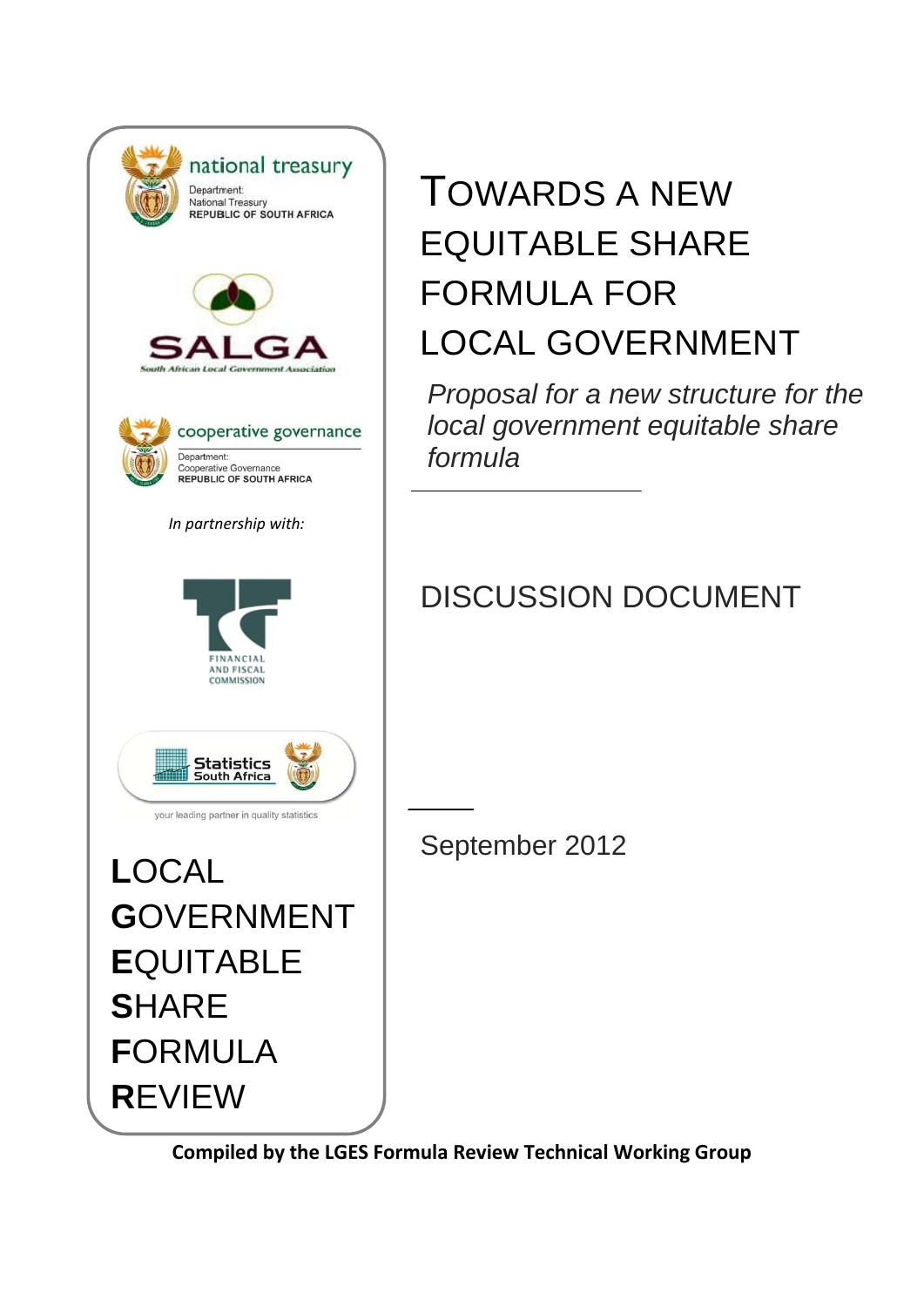### **Contents**

| Summary of each component                                                            |  |
|--------------------------------------------------------------------------------------|--|
|                                                                                      |  |
|                                                                                      |  |
|                                                                                      |  |
|                                                                                      |  |
|                                                                                      |  |
| The correction and stabilisation component and phasing in of the new formula 22      |  |
|                                                                                      |  |
|                                                                                      |  |
| Annexure B: Evaluating how the LGES formula proposal performs against the principles |  |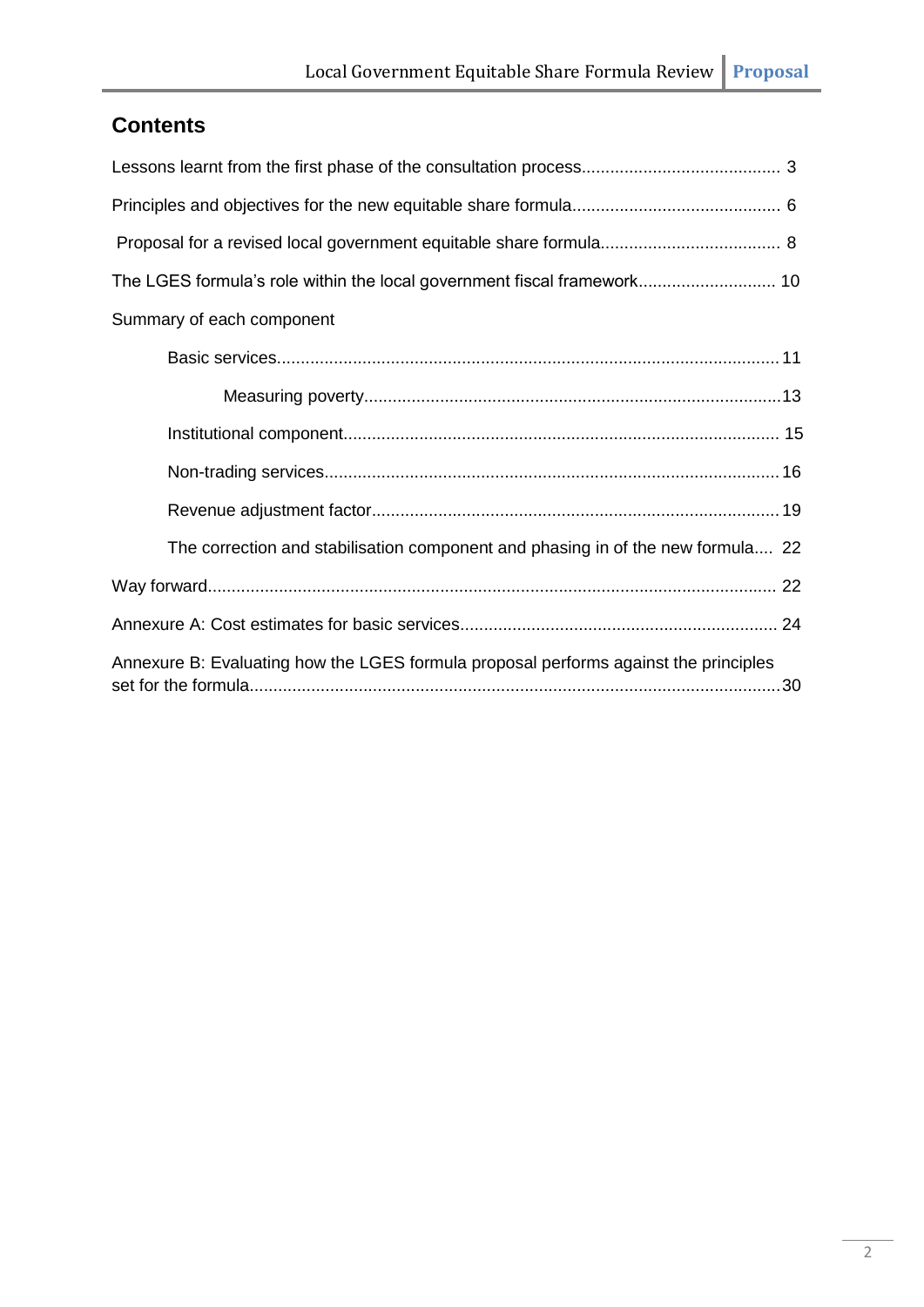# TOWARDS A NEW EQUITABLE SHARE FORMULA FOR LOCAL GOVERNMENT

The local government equitable share (LGES) formula is being reviewed during 2012, with the aim of introducing a revised formula for use in the 2013 Budget. The review process is being undertaken by a working group comprising representatives of the National Treasury, the Department of Cooperative Governance and the South African Local Government Association, in partnership with the Financial and Fiscal Commission and Statistics South Africa. The process to review the formula is intended to be as consultative as possible to enrich the review with the ideas and insight from municipalities and other interested stakeholders.

This document outlines a proposal for the structure of the new LGES formula and puts forward options for some of the details of how the LGES components will be structured. All stakeholders are invited to make comments on these proposals and options. Comments should be sent to [LGESreview@treasury.gov.za](mailto:LGESreview@treasury.gov.za) by **26 September 2012**.

### LESSONS FROM THE FIRST PHASE OF THE CONSULTATION PROCESS

The outcome of the review of the local government equitable share (LGES) formula will affect all municipalities; hence the process has been structured to be as open and transparent as possible so that all municipalities have an opportunity to be a part of the review.

During the first phase of the review, the LGES review working group circulated two discussion papers to all municipalities for their comments. These discussion papers provided analysis of the current LGES formula and proposed a set of principles and objectives to inform a new formula. In addition to circulating these discussion papers, six workshops were held in venues around the country with different types of municipalities. These workshops produced robust and in-depth discussions on municipal views of the current formula and expectations for the new formula. During this process 43 municipalities participated in the workshops and 17 submitted written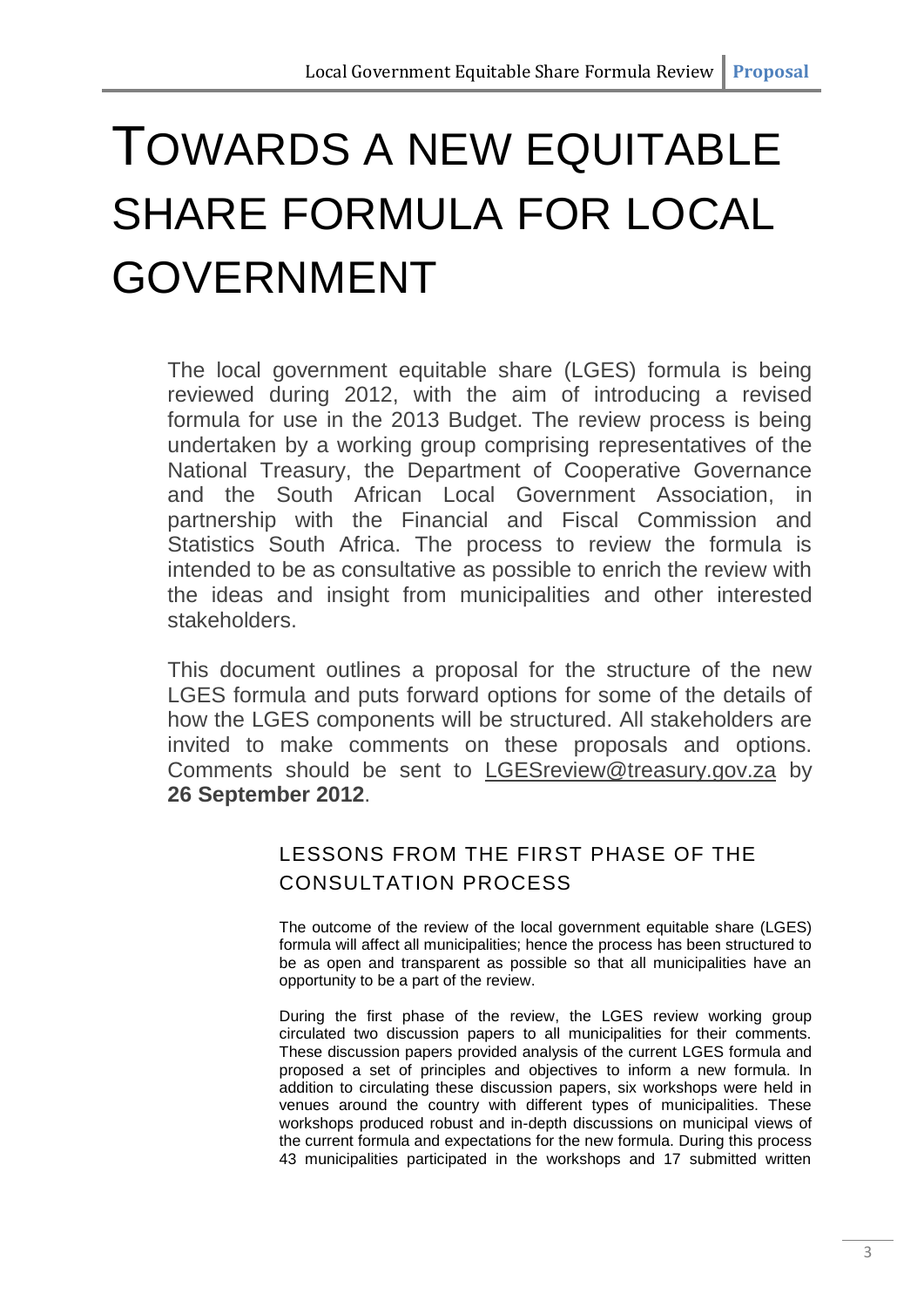inputs. Four provincial and two national departments also submitted written comments.

In the first phase of the consultation process, the LGES review team learnt a number of important lessons. Some of the most important lessons that are likely to inform the review process going forward are:

The consultation process revealed that municipalities broadly welcomed the review of the LGES formula, though some expressed the wish that it had a broader scope to look at the size of local government's share of the division of revenue. They generally supported the proposed principles and objectives, though some proposed adjustments to the way they were written. Municipalities also expressed appreciation for the consultative approach through which the review is being conducted.

- Several changes were proposed to the draft principles and objectives for the new formula. These are reflected in the revised principles and objectives presented below. The most significant of these changes is the omission of one of the objectives for the LGES formula initially proposed in the discussion document. This objective referred to "Creating incentives that promote efficient service delivery." While nobody objected to the idea of promoting good practices, it became clear that stating this as an objective, and particularly the use of the word "incentive", created an expectation that a performance incentive grant would be part of the LGES formula. This was not the intention of the LGES working group as any incentive programme would be more likely to succeed if managed through a conditional grant rather than as part of the LGES formula. This objective has therefore been dropped, but most of the content of what it was trying to promote has been incorporated into the detail of the statement of revised principles and objectives below.
- Several municipalities observed that there is a **tension between different principles** in the formula. For example there is a tension between the principle "only use high quality, credible, verifiable data" and the principle to "recognise diversity among municipalities" as it is not always possible to find credible data that measures some of the differences between municipalities (particularly differences affecting the costs of services). Finding high quality data that reflects the different circumstances and service costs in all municipalities is very difficult, as is finding credible data that can be updated for all municipalities. This means that the proposal for the new formula will have to strike the best balance it can between trying to take account of different circumstances and changes in municipalities, while not undermining the commitments to using credible data and treating all municipalities fairly and objectively in the formula.
- This review takes place in the context of very limited information on municipalities. While many stakeholders expressed desires for the formula to comprehensively account for various factors that impact the cost of services in their municipality, there were few proposals for how these factors could be measured. During the consultation process, the difficulties of accurately costing municipal services at both a municipal and aggregate level became apparent. These difficulties include the lack of cost reflective tariffs in most municipalities and the lack of generalisable and up to date cost information in most national sector departments (see further discussion of this in the section outlining the proposals for the basic services component). Given these difficulties, the revised LGES

*Stakeholders generally supported the proposed principles and objectives*

*The LGES formula review can only make allocations based on the best available information*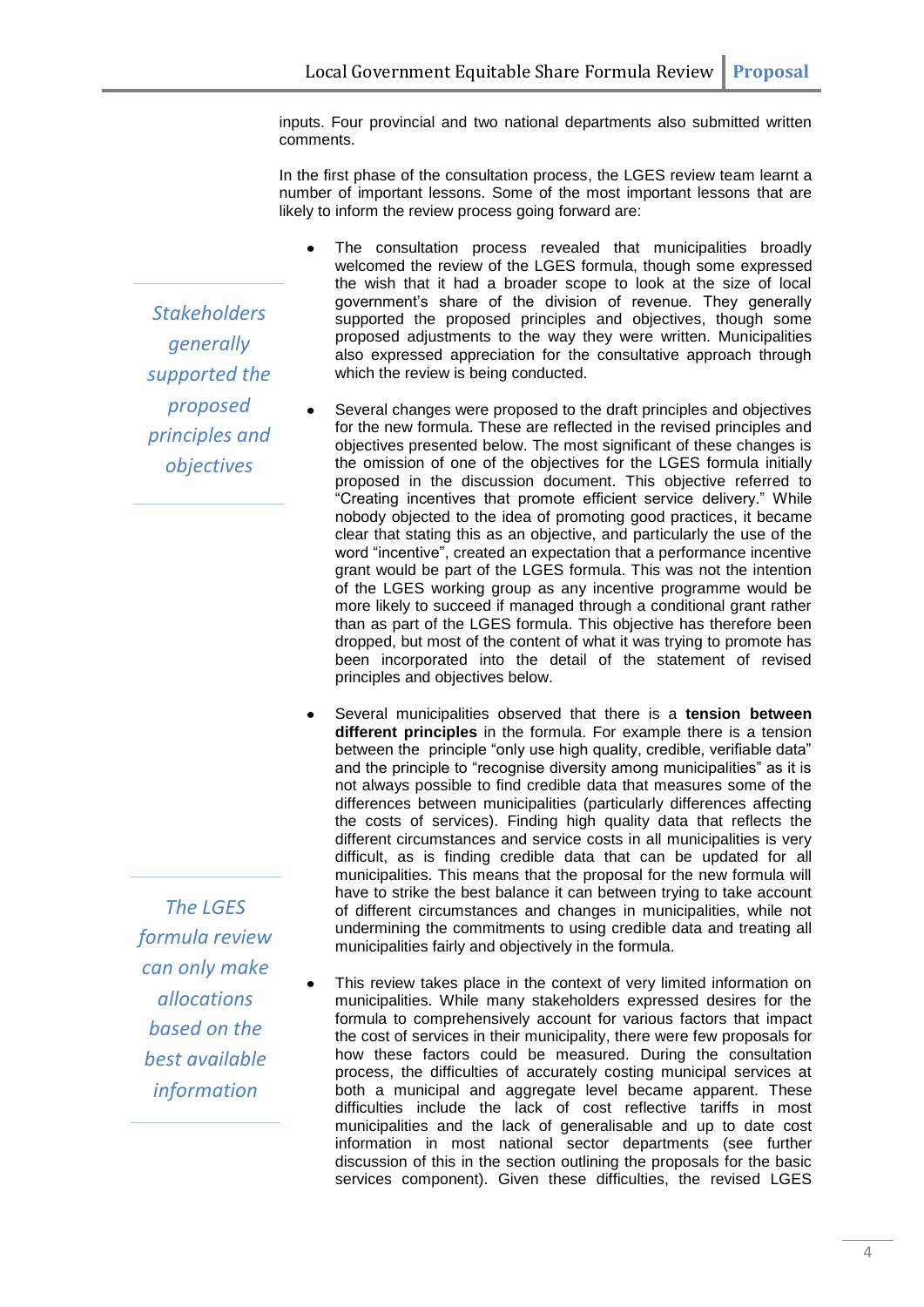formula will have to be based on the best available cost estimates. Similarly, it will not be possible to measure all the topographical and other features stakeholders hoped the new formula would be able to take account of. The LGES formula review can only make allocations based on the best available information.

Municipalities made it very clear during the consultations that they face different cost pressures from one another. However, it also became clear that while the costs of some services will be higher in one municipality, not all services will be more expensive in that area, and some may even be cheaper. For example, some municipalities cited their hilly terrain as raising the cost of delivering water reticulation services while another municipality pointed to their flat terrain as causing flooding and raising the cost of storm water systems. Flat and hilly terrain, dense and sparsely populated areas and urban and rural areas each have their own challenges and cost pressures, but also their own advantages. As a result, while a municipality may face higher than average costs in one area it is very likely they will face lower than average costs in another area that will compensate for this. In other words, *what you lose on the swings you gain on the roundabouts*. The use of average cost estimates in the revised LGES formula is therefore the fairest way to account for such complex effects.

In addition during the same period the Financial and Fiscal Commission (FFC) hosted their second public hearings on the review of the local government fiscal framework. The local government equitable share was discussed during these hearings and the FFC summarized the views emerging from the hearings as follows:

*"Stakeholders were of the view that the LGES needs to be more transparent, fund a minimum efficient municipal structure (not a bloated bureaucracy), and be biased towards small municipalities and those unable to raise their own revenue. The institutional (I) component is inadequately funded, which means many municipalities use the basic service component (BS) to fund their administration. The institutional (I) component should be used for building systems and, even if the development (D) component is not active, government needs to ensure that other grants are meeting the objectives of the D component i.e. supporting the developmental role of municipalities."*

The LGES formula review working group is very aware that the proposal made below for the structure of the new formula will not meet the hopes of every stakeholder - no formula ever could. What we hope this proposal does is give a credible formula that balances the needs of different stakeholders in as fair a manner as possible within the constraints of the information and funds available for use in the formula.

#### **Recap of constraints on the scope of the LGES formula review process**

- This is a review of the local government equitable share *formula* used to allocate funds among municipalities and will not examine the vertical division of revenue between the local, provincial and national spheres of government.
- While the review may result in recommendations to strengthen existing systems and  $\bullet$ processes, it should not require the establishment of new national capacity in order to implement the revised formula.
- This review will not include a review of the RSC/JSB levies replacement grant.  $\bullet$
- The LGES formula review will work within the existing system of functional assignments of municipalities (e.g. the division of powers and functions between local and district municipalities and between municipalities and provinces).

*No formula can fulfil the hopes of all stakeholders*

*A municipality that faces higher than average* 

*costs in one area it is very likely to face lower than average costs in another area*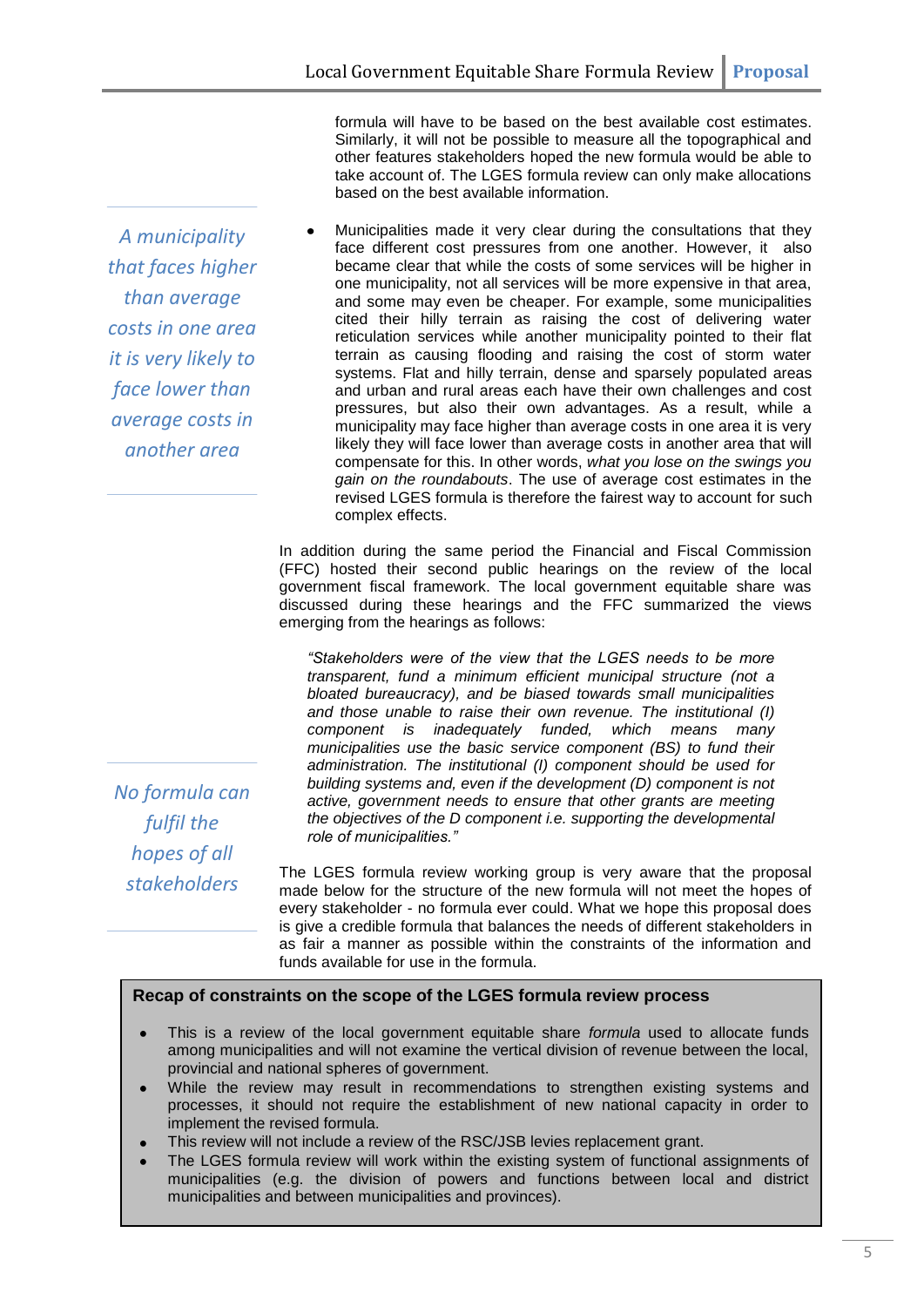### PRINCIPLES AND OBJECTIVES FOR THE NEW EQUITABLE SHARE FORMULA

#### **Principles**

The LGES Formula must:

- 1. Be objective and fair
- 2. Be dynamic and able to respond to changes
- 3. Recognise diversity among municipalities
- 4. Only use high quality, verifiable and credible data
- 5. Be transparent and simple
- 6. Provide for predictability and stability

#### **Objectives**

- 1. Enable municipalities to provide basic services to poor households
- 2. Enable municipalities with limited own resources to afford basic

administrative and governance capacity and perform core municipal functions

#### **DETAILS**

#### **Principle 1 - Be objective and fair**

- Municipalities with similar characteristics must be treated in the same way by the formula
- Formula design must be immune to subjective adjustments to favour a particular municipality

#### **Principle 2 - Be dynamic and able to respond to changes**

- Formula must be capable of taking account of significant changes in the objective circumstances of municipalities
- Formula structure should enable smooth updating of data
- Formula should be able to respond to policy adjustments such as function shifts

#### **Principle 3 - Recognise diversity among municipalities**

- Formula should be capable of taking account of the different characteristics of municipalities
- Funds allocated for a particular function must go to the municipality officially authorised to perform that function (but the LGES will not fund municipalities for services that are the competency of other spheres)

#### **Principle 4 - Only use high quality, verifiable and credible data**

- Official data should be used wherever possible
- The most recent and up-to-date data available should be used
- Data must not be manipulated (this does not preclude the use of credible estimates and projections)
- Fair average cost estimates for basic services should be used (including maintenance costs)

#### **Principle 5 - Be transparent and simple**

- The formula and information about how allocations are derived must be transparent and available to municipalities and the general public
- The simpler and easier to understand the formula is, the more people will be able to engage with it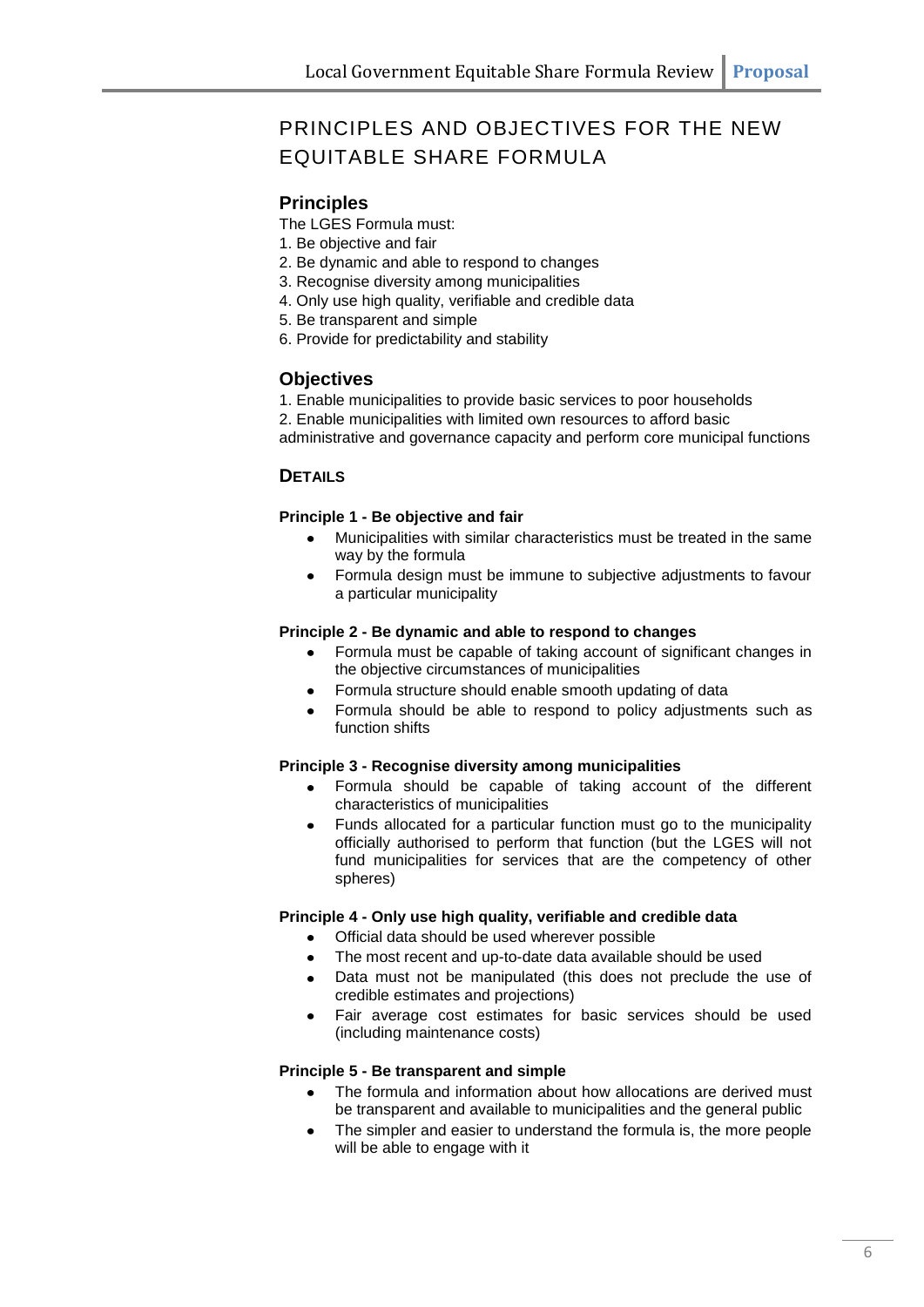Local municipalities must remain accountable to their residents for  $\bullet$ resources they use, including transfers received – transparency can enable such accountability

#### **Principle 6 - Provide for predictability and stability**

Municipalities should be provided with a degree of certainty about their future allocations in order to enable them to plan and budget effectively

#### **Objective 1 - Enable municipalities to provide basic services to poor households**

- Supplement municipal budgets so that an efficient municipality will be  $\bullet$ able to progressively achieve the provision of free basic services to its poor households in line with national policy norms and standards
- The LGES is intended to assist with the operational costs (including maintenance costs) of basic services for poor households, capital costs should be funded through conditional grants, own revenues and borrowing
- LGES should support municipalities to create the foundation necessary for economic growth through the sustainable provision of municipal functions
- The structure of LGES allocations should reflect that maintenance should be budgeted for as part of the operational costs of service delivery
- The LGES should promote the efficient delivery of services and should not penalise alternative modes of service delivery if these are efficient
- The LGES should create positive incentives for municipalities that roll out services to reach more households

#### **Objective 2 - Enable municipalities with limited own resources to afford basic administrative and governance capacity and perform core municipal functions**

- Provide funding to enable the most resource-poor municipalities to  $\bullet$ afford a basic level of administrative and governance capacity
- Provide funding towards the cost of performing essential municipal functions in municipalities with limited own revenue bases
- The LGES should recognise the ability of certain municipalities to  $\bullet$ cross-subsidise the delivery of administrative and other essential municipal services from their sources of own revenue
- The formula should take account of the different levels of fiscal capacity in municipalities, but should not reward inefficiency
- LGES allocations should not crowd out municipal own revenue raising efforts and the revenue-accountability link the collection of these revenues creates

See annexure B for a short assessment of how the proposed formula measures up to the principles set. The way the formula achieves the objectives is described in the next section.

#### **Background information on the LGES formula review**

In the first phase of the LGES formula review two discussion papers were circulated and can be accessed at http://mfma.treasury.gov.za/Media\_Releases/LGESDiscussions/Pages/default.aspx

- The first paper discusses the basis for the principles and objectives listed above
- The second paper gives a detailed analysis of the current LGES formula $\bullet$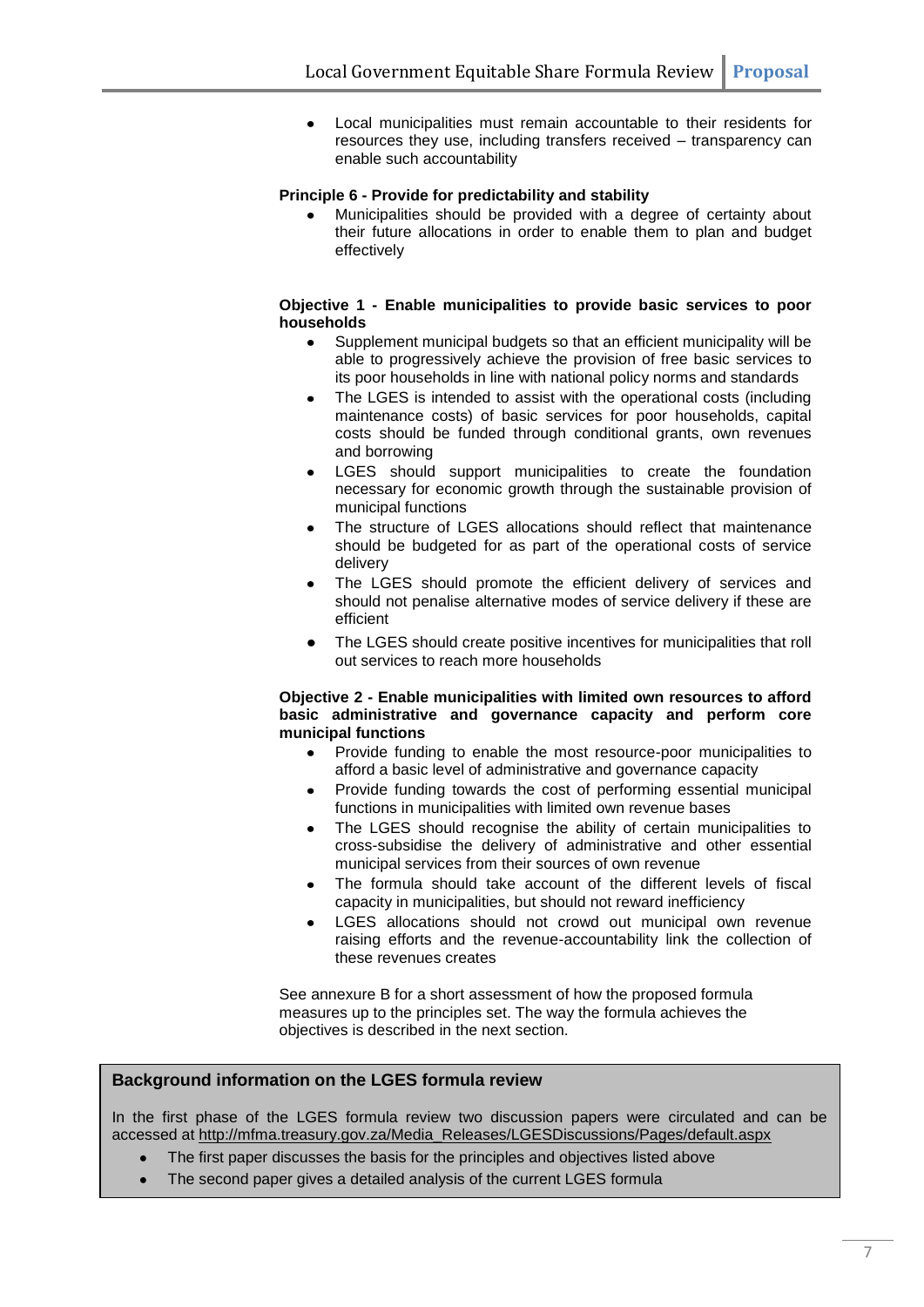### PROPOSAL FOR A REVISED LOCAL GOVERNMENT EQUITABLE SHARE FORMULA

The proposed new formula structure consists of three components and a revenue adjustment factor. The formula has the following structure:

#### *LGES = Basic Services + (Institutional + Non-Trading Services) x Revenue Adjustment ± Correction*

### **Proposed structure for the new LGES formula** *LGES = BS + (I + NTS)xRA ± C*

Where:

- **LGES** is the local government equitable share
- **BS** is the basic services component
- **I** is the institutional component
- **NTS** is the non-trading services component
- **RA** is the revenue adjustment factor
- **C** is the correction and stabilisation factor

#### **How the components achieve the objectives of the formula**

*Objective 1 - Enable municipalities to provide basic services to poor households:*

The **basic services component** funds the provision of free basic services for poor households. This component provides an allocation for every poor household in a municipality to cover the cost of providing a package of free basic water, sanitation, electricity and refuse removal.

*Objective 2 - Enable municipalities with limited own resources to afford basic administrative and governance capacity and perform core municipal functions:*

The **institutional component** provides funding to assist municipalities with their administration and governance costs (though it is not intended to fully fund these costs).

The **non-trading services** component provides funding to assist municipalities to provide core municipal services like municipal health

#### **Comparison with the structure of the current LGES formula**

The current LGES formula is structured as shown below. Like the proposed formula above, it has basic services, institutional and correction components but while the current formula subtracts a revenue-raising capacity correction from the whole formula, the proposed new formula applies a revenue adjustment factor to the institutional and non-trading services components only. The nontrading services component is a new addition to the formula. The development component in the current formula has never been activated.

#### *Grant = BS + D + I – R ± C*

*where*

**BS** is the basic services component

*D* is the development component

*I* is the institutional support component

*R* is the revenue-raising capacity correction and

*C* is a correction and stabilisation factor.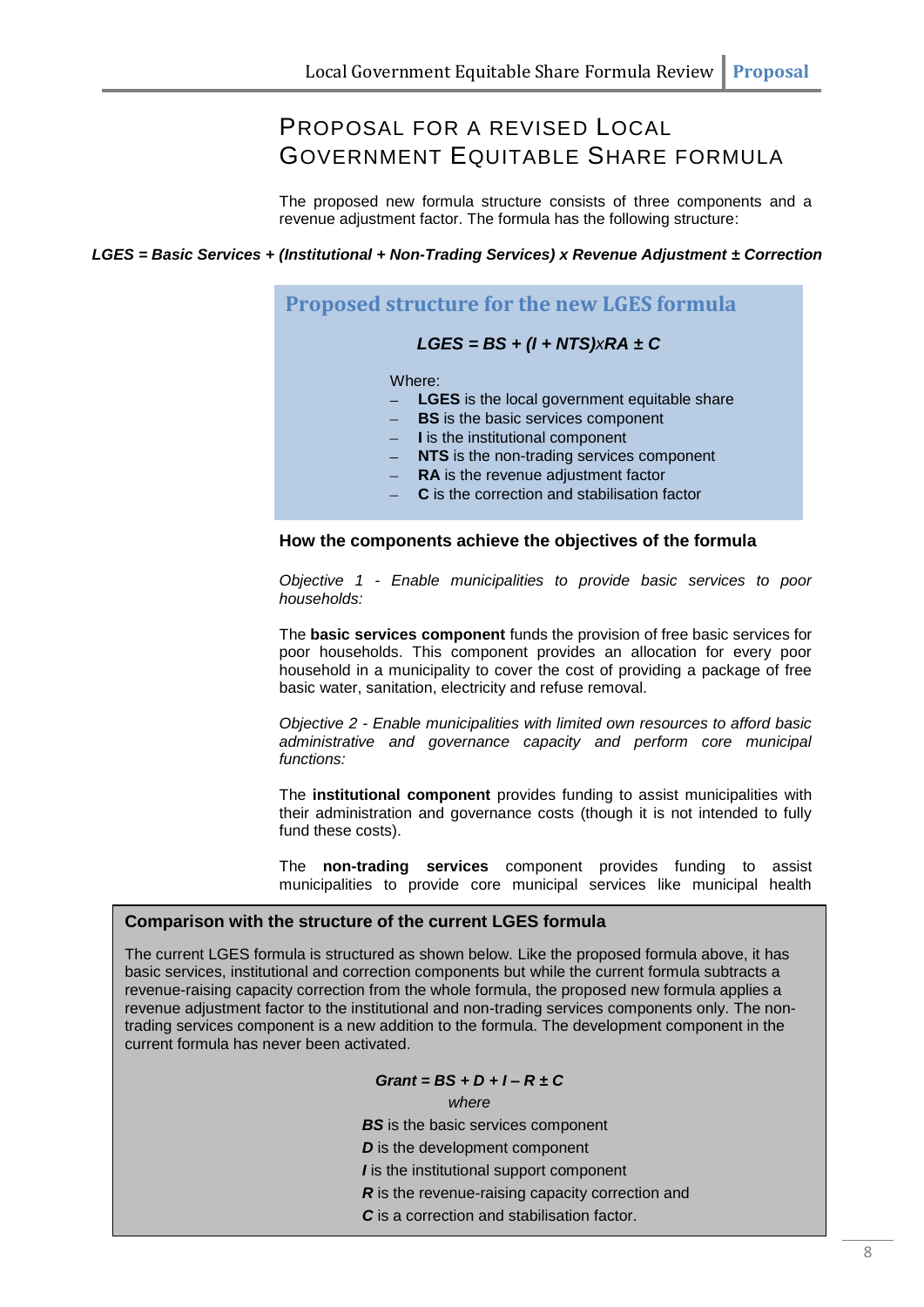services, fire fighting, roads and storm water, municipal planning and cemeteries and other services for all their residents. As with the institutional services component, this component does not intend to fully fund the costs of these services.

The costs subsidised by the institutional and non-trading services components should be funded from general revenues (e.g. property rates, surcharges and other own revenue sources). However there are some municipalities where poverty levels are so high that their general revenues cannot be sufficient to cover these costs even if they optimise their revenue collection. To ensure that funds for these two components only go to the municipalities that need them most, a **revenue adjustment factor** is applied to these components. This factor is based on an index that estimates the different revenue raising potential of municipalities. Those municipalities with the greatest revenue potential will have a factor of zero applied (they will not get an allocation from these two components) while those with less revenue potential will get progressively larger allocations. A revenue adjustment factor is applied in order to take account of the requirement in section 214(2)(e) of the constitution that the division of revenue must take into account the fiscal capacity of municipalities. It is also in line with the recommendations of the Financial and Fiscal Commission for 2005/06 that the local government equitable share should include a measurement of revenue raising capacity.

#### **Simplified diagram of the proposed new LGES formula**



#### **Main advantages of the new LGES formula**

- Simpler formula structure is easier to understand
- Updated poverty measure
- More realistic cost estimates for basic services
- Capability to update data
	- $\circ$  Can reflect different cost pressures for each service (e.g. electricity)
	- o Incorporates estimates of population growth
- More realistic level of institutional funding for those municipalities that need transfers to sustain their administration
- Includes funding for key non-trading services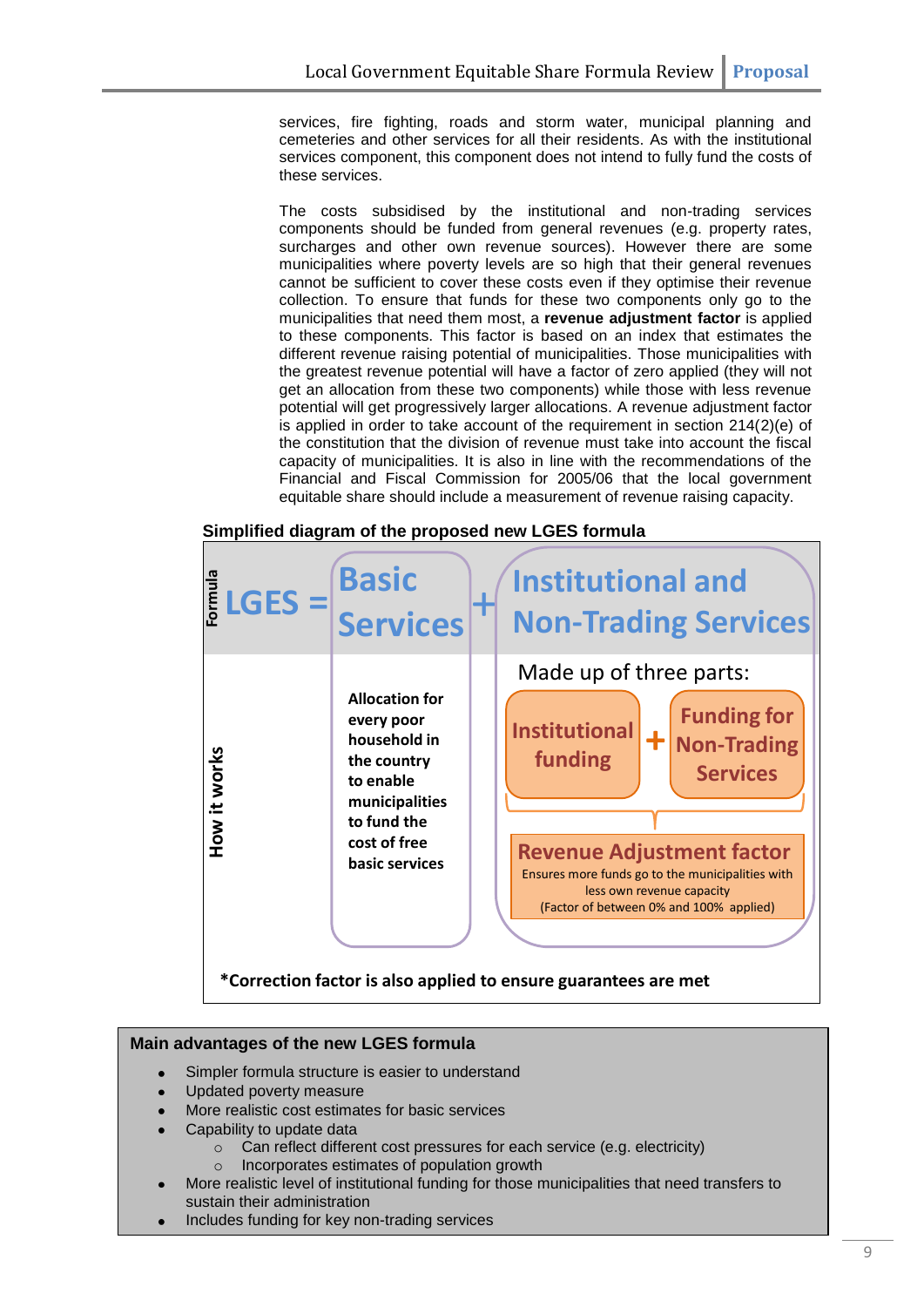### THE LGES FORMULA'S ROLE WITHIN THE LOCAL GOVERNMENT FISCAL FRAMEWORK:

The LGES is part of a broader fiscal framework that includes all of the resources available to, and expenditure responsibilities of, local government. Within this fiscal framework the LGES is transferred to municipalities in terms of the constitution in order to supplement municipal own revenue and support municipalities to meet their constitutional duties to provide services to all their residents. Within this fiscal framework services for non-poor consumers should be funded through revenues generated from those consumers. For non-poor consumers the trading services provided to individual consumer units (electricity, refuse removal, water and sanitation) should be funded through tariffs. Non-trading services (including roads, emergency services and parks) that benefit the community as a whole should be funded through general own municipal revenue sources (such as property rates, fuel levy sharing and RSC levies or its replacement). In municipalities where there is a substantial revenue base contributing to general revenues, those general revenues can be used to fund non-trading services for all residents (poor and non-poor). However, where high poverty levels result in a municipality not being able to raise sufficient general revenues to fund these services, the equitable share should make a contribution to assist in funding these services.

To summarise then:

- The first component of the LGES formula funds the provision to poor households of free basic amounts of the trading services that non-poor households can afford to pay for themselves.
- The second and third components of the formula fund non-trading services and administration costs in municipalities where a lack of own revenue capacity (but not a lack of revenue effort) mean they are unable to meet their basic responsibilities for core non-trading services and maintaining a basic municipal institution.

#### **Change in the magnitude of LGES allocations**

This revised LGES formula is being proposed in the context of a massively increased baseline for local government transfers. As the discussion paper *Analysis of the Current LGES Formula* circulated in the first phase of this review noted, the current LGES formula allocates more than twice the amount, in real terms (inflation adjusted), than it was originally intended to allocate. This additional funding has compensated municipalities for population growth and rising costs, but even taking those factors into account there has been a major additional amount of money allocated to local government in recent years. While some municipalities have used these funds well to deliver more and better services to more of their residents, it is not clear that these funds have delivered value in all municipalities.

The billions transferred through the LGES are unconditional, but they are allocated in order to enable municipalities to fulfil their constitutional mandates. The equitable share is intended to fund service delivery, but this isn't always what the funds have been used for. As one municipality put it in their written comments on the first phase of the consultation process, "Municipalities usually use their equitable share to offset their debts, obligations, creditors, bulk purchases, bank overdrafts."

One of the challenges for the revised LGES formula being proposed here is to make it clearer what the LGES funds allocated through the formula should be capable of funding. Improving the transparency of the formula in this way will allow for greater accountability at all levels.

*Services for nonpoor consumers should be paid for by those consumers*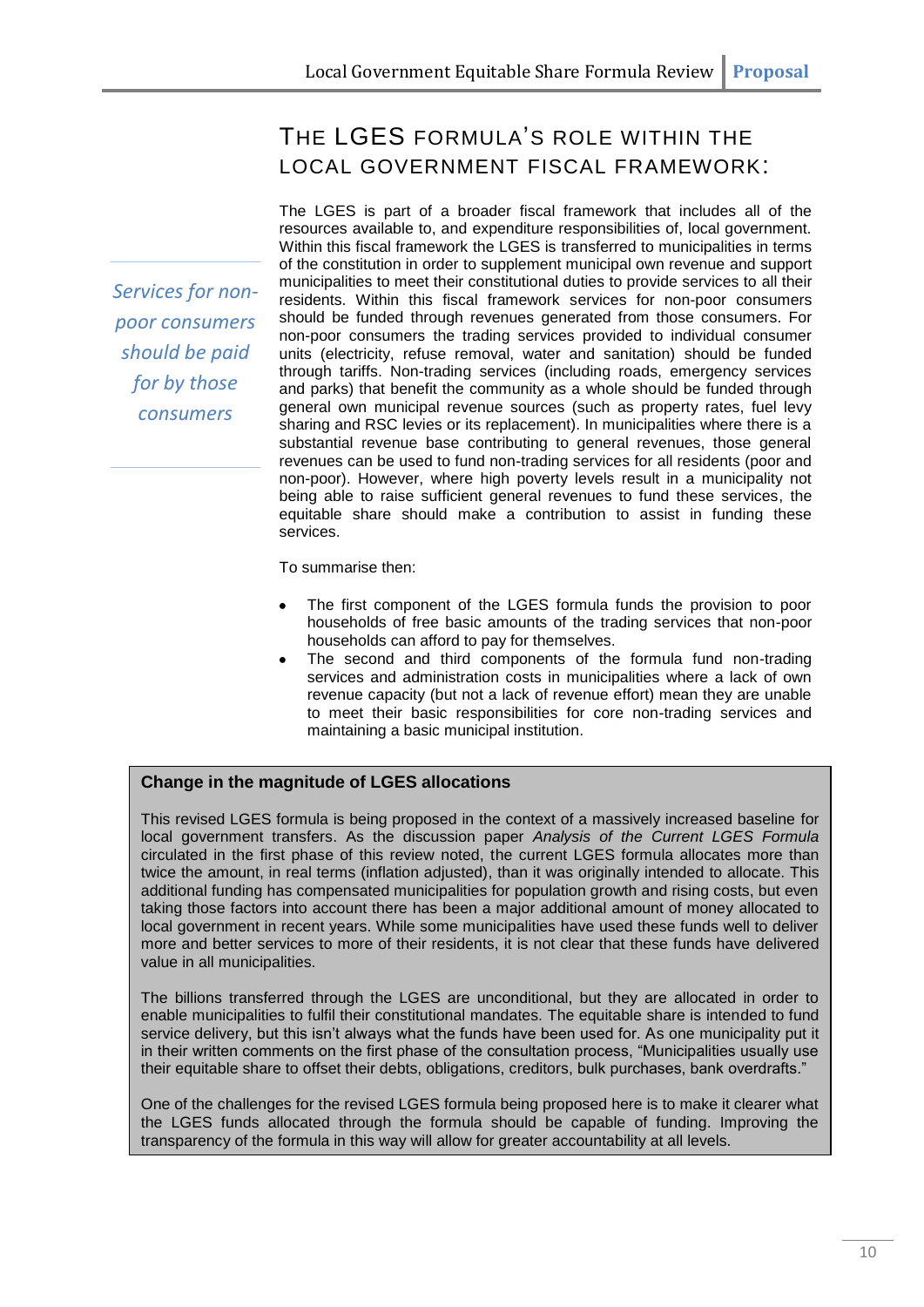### SUMMARY OF EACH COMPONENT

BASIC SERVICES:

This component funds the provision of free basic amounts of the four major trading services, as determined by the relevant national policy, to all poor households. The four services funded through this component are electricity, water, sanitation and refuse removal. The formula used to calculate the funding allocated for each of these services is described in the subsections below.

#### **Proposed basic services component amount per poor household**

R277.78 per poor household per month, made up of the following amounts for each service:

- R56.24 for energy
- R87.90 for water
- R73.25 for sanitation
- R60.39 for refuse removal

This component will be allocated by multiplying the per household amounts above by the number of poor households in each municipality (funds will only be allocated to municipalities authorised for the services being funded).

Within this allocation a total of, R27.78 per month is allocated for maintenance

u r

*There is no consensus on what factors drive costs, by how much and how to reliably measure these factors* 

During consultations, various municipalities suggested that there are a number of factors that can impact on the costs of providing municipal services (for example, the need to pump water uphill). The task team acknowledges this and intended to propose a formula that would account for these various factors. Unfortunately, research and analysis of the factors impacting on the costs of providing municipal services in South Africa is limited. Currently, there are no comprehensive (country-wide) studies that have identified and quantified which factors influence the cost of services and by how much, or how such factors could be fairly measured for all municipalities. The lack of this data proved to be a fundamental constraint in designing the basic services component of the proposed LGES formula.

Given the point above, the proposed costs of providing basic services outlined in this document are the best estimates that the LGES formula review working group has compiled based on available information. In addition, the use of average costs per service is proposed as the fairest and most objective manner in which to allocate the LGES given the limited information available. In some cases costs for a particular service in an individual municipality may be higher than average. In order to provide sufficient funds for these municipalities the formula does two things:

- First, all of the cost estimates used in the formula are significantly  $\bullet$ above the average cost for municipalities. This creates a margin that will mean that even municipalities with above average costs will have sufficient funds provided through the LGES to cover the provision of basic services to poor households. This margin has been increased by the addition of an amount in addition to the cost estimate, to ensure that all costs are covered
- Second, in cases where the cost of a service in one particular municipality is so far above the average that even the additional margin described above does not cover the cost, they should be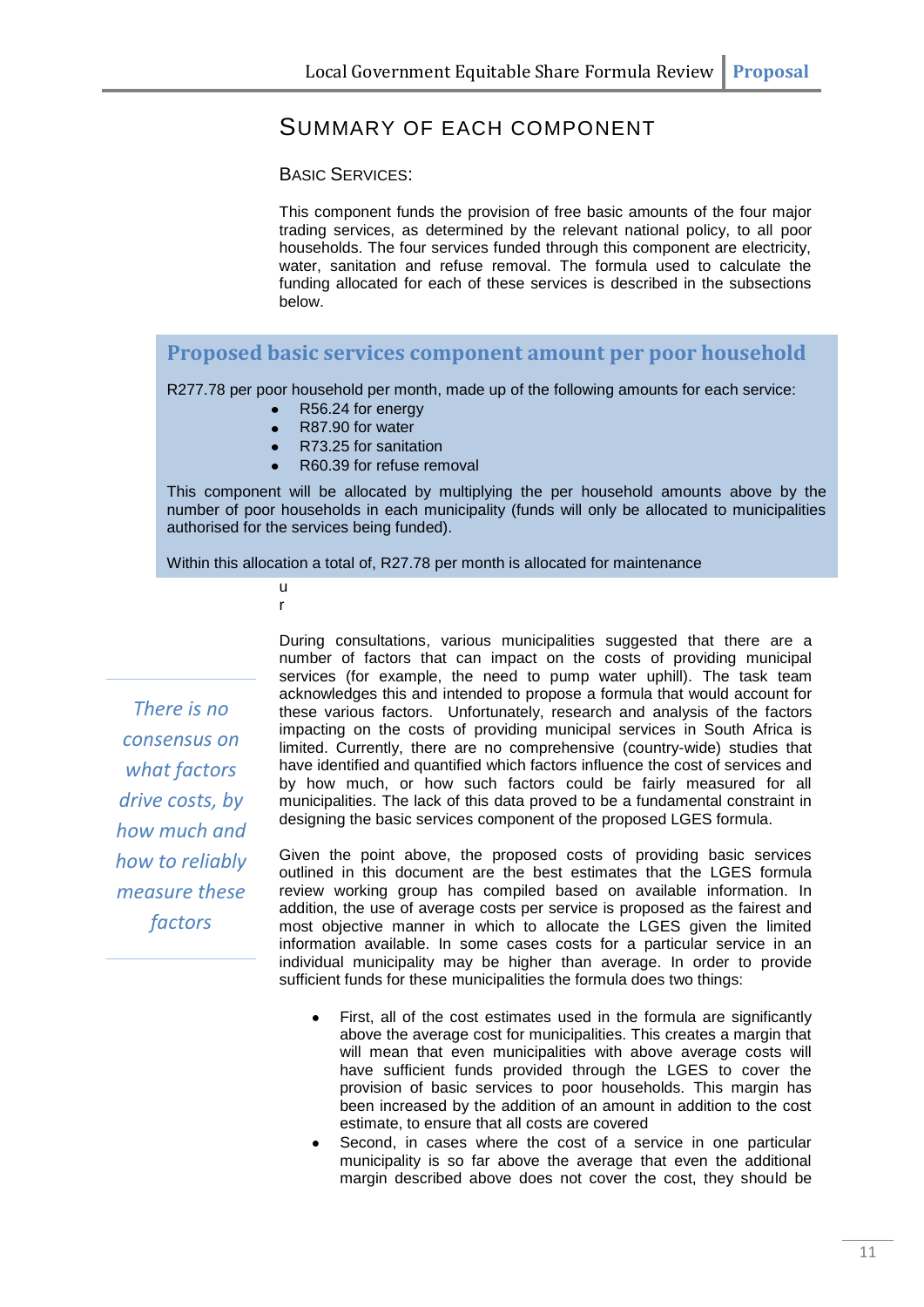*The cost estimates used in the formula can be refined if better information becomes available*

able to cover that cost from some of the funds allocated for one of the other services. As was noted in the section on lessons learnt from the consultations, municipalities that face a much higher cost for delivering one service will not face higher costs for delivering all services. The higher costs of delivering one service should therefore be able to be offset against the lower costs of delivering another service. Therefore, the proposed costing methodology should not result in a significant net disadvantage to any municipality.

The cost estimates used in the formula can be refined and improved if better information becomes available, either during the consultation process in September 2012 or in future updates of the formula. Such improvements would not require a review of the formula, but would simply be refinements to the way the basic services funds are allocated within the structure of the basic services component detailed below. However it is important to note that any changes to the cost estimates will not result in more funds being added to the formula so any increases or decreases in cost estimates will have to offset by an equivalent decrease or increase elsewhere in the formula.

Details of how the amounts for each service were determined are provided in Annexure A.

#### **Maintenance**

The basic services funds in the LGES formula are intended to provide for the full costs of providing a service, including the maintenance costs of providing the service. For each of the basic services discussed in Annexure A, details are provided on how much of the costing for that service is allocated for maintenance costs.

*Maintenance costs are funded within the basic services component*

#### **Updating costs annually**

One of the advantages of the structure of the proposed LGES formula is that it is possible to annually update the cost estimates for each of the basic services funded. This will be done through an annual process that will include all of the organisations involved in the LGES working group (National Treasury, Department of Cooperative Governance, South African Local Government Association, Financial and Fiscal Commission and Statistics South Africa). Each of the subsections below on how the cost estimates were determined also outlines how the cost estimate can be updated each year.

#### **Different forms of services**

The current LGES formula provides different levels of funding for households who have access to services at or above RDP service levels and those that do not. This proposal for a new LGES formula provides the same basic services subsidy for all households, irrespective of the form of service they reported receiving in the 2011 Census. This approach has several advantages:

- It recognises that municipalities have a responsibility to provide services to all their residents and that in cases where households do not yet have access to RDP level services they must be provided with an alternative service.
- It recognises that the provision of alternative services is not necessarily any less expensive than the operation and maintenance cost of providing RDP level services.
- It allows the formula to be updated based on an estimate of the growth in the number of households in each municipality without having to make any estimates or assumptions about the different forms of access to services these households have. The lack of new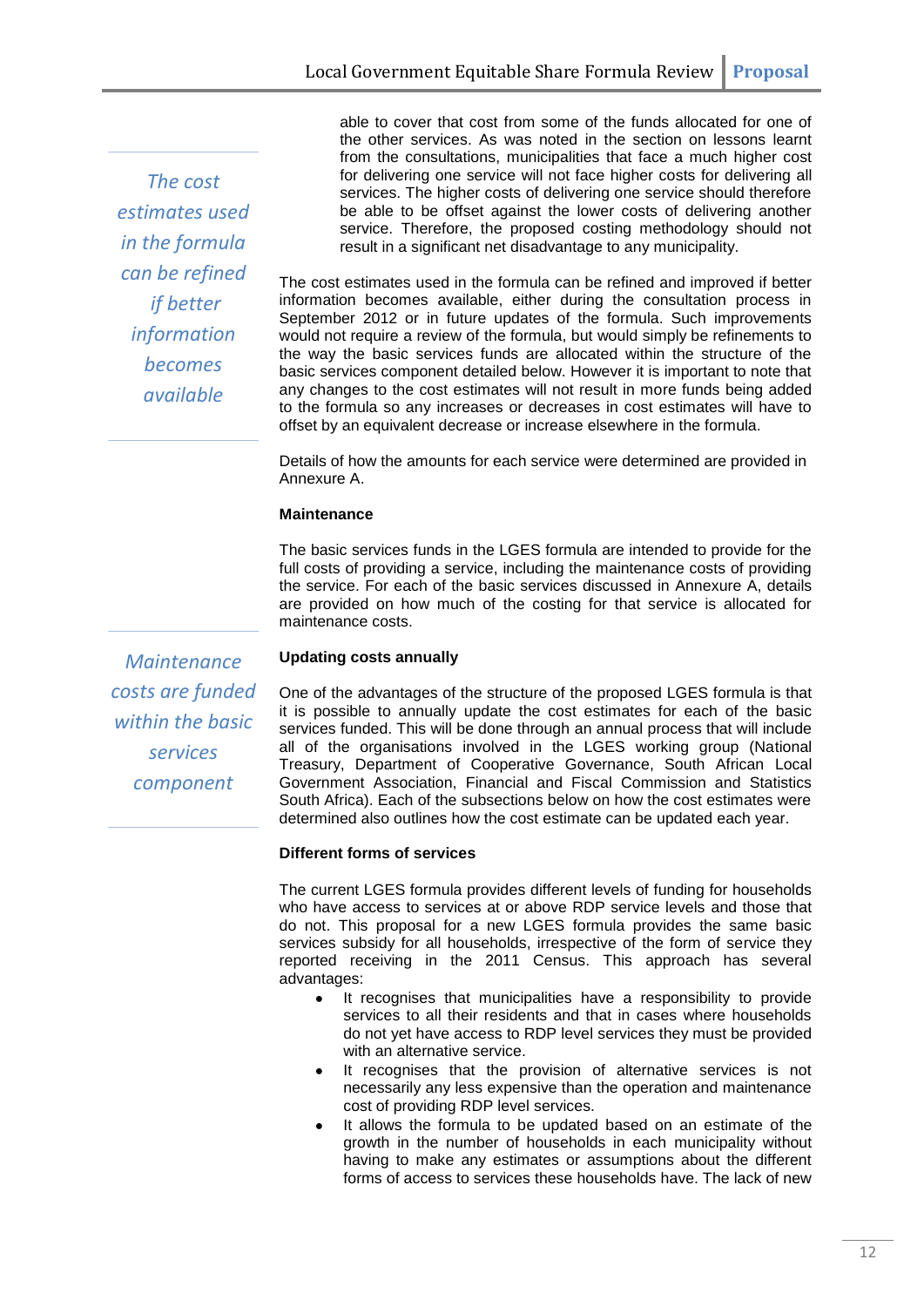municipal-level data on access to services between censuses means that such estimates could not be credible and would violate the formula principle that the formula should only use credible and verifiable data. Importantly, this will also allow the formula to meet another principle, being dynamic and responsive to changes in municipalities, as it will allow the formula to take account of population growth in municipalities (see section below on "measuring poverty" for more details on how the data on the number of poor households will be updated). It also allows these updates to be done in a way that is simple to understand, facilitating transparency.

#### **Possibilities for new municipal level data**

Although there are currently no municipal-level datasets released by StatsSA between censuses that can be used to update the LGES formula, there are several possibilities on the horizon that could result in more frequent municipal-level data being released. Possibilities include the publication of population estimates at district municipality level (these estimates were first published in beta form in 2011) and enlarged samples in key surveys that would allow results to be accurate at either municipal level or for small groups of municipalities. If the census is still conducted at 10 year intervals it is also likely that there will be an improved community survey midway between censuses.

#### **Measuring poverty**

The measurement of poverty used in the formula is of great importance as the LGES provides funding to enable municipalities to provide services to poor households.

South Africa has not defined a national poverty line, though several different poverty measures are used for different policy purposes in different government policies. Municipalities made suggestions for how poverty should be measured, including benchmarking it against various social grants, indigence measures specific to individual municipalities and using data on grant recipients from the South African Social Security Agency (SASSA). Municipal indigent policies cannot be used as these differ from one municipality to another and in order to keep the formula fair and objective the LGES needs to be based on a national poverty measure. As SASSA data is not recorded at municipal level, social grant data also cannot be used.

For the new formula, there are two options proposed for how the number of poor households per municipality can be measured. Stakeholders are invited to submit comments on which of these options they prefer.

#### **Option 1**

The first option for measuring poverty is to define a particular income level for households below which households would be considered to be in poverty. This is the same way poverty is defined in the current formula, which uses an R800 per month household poverty line. The amount that the new poverty line would be set at would be significantly higher than this as inflation alone means that an income of R800 in 2001 (which is when the data used in the current formula was collected) would be worth the equivalent of about R1 500 in 2011 when the most recent census was conducted. A new income poverty line would therefore definitely be above the level of R1500 per household per month.

The LGES working group investigated the possibility of defining poverty in terms of imputed expenditure instead of income but Statistics South Africa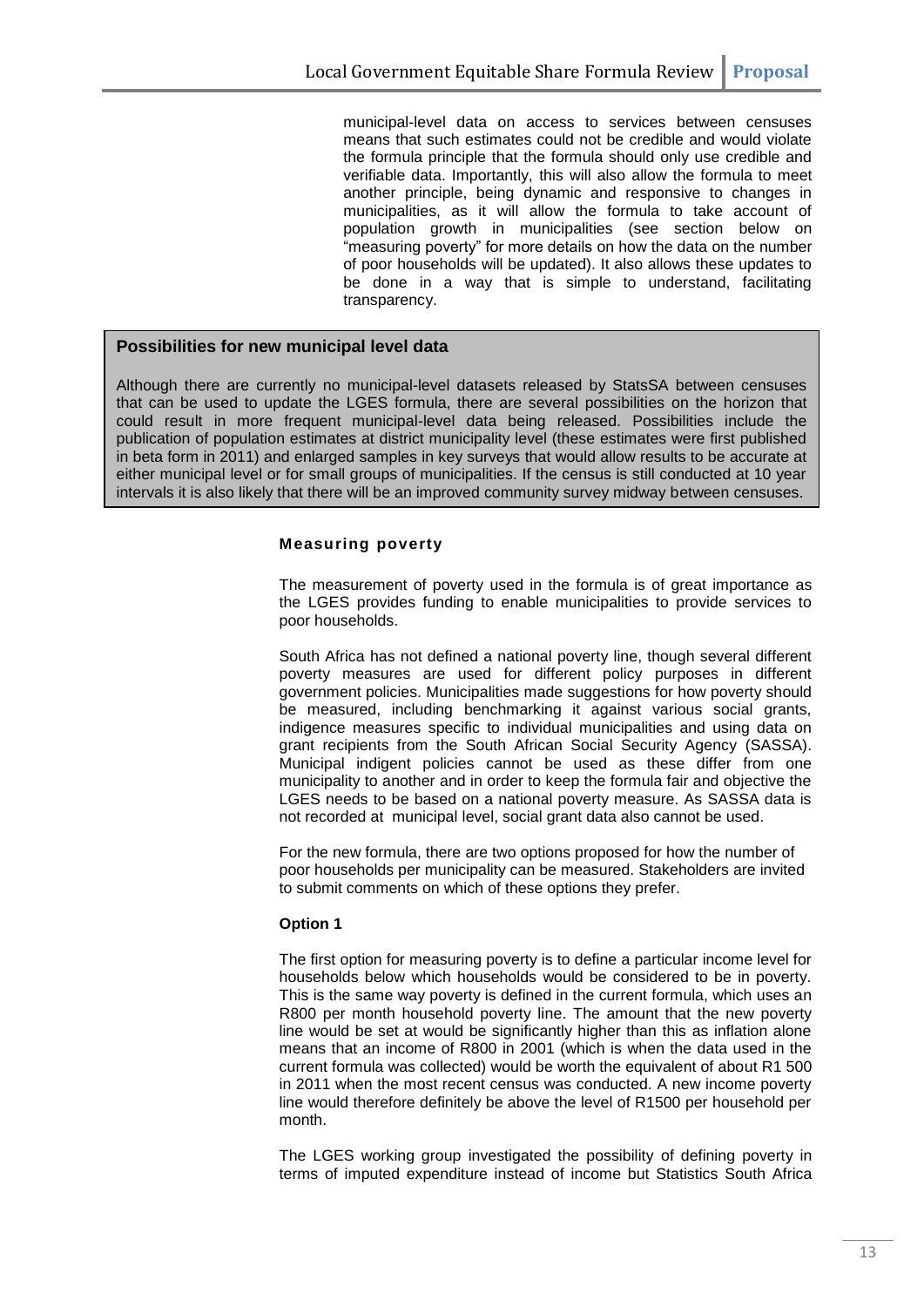have advised us that it will not be possible to do this within the timelines necessary for the new formula. They will however investigate whether it is possible to do so in future and the formula may be updated accordingly.

#### **Option 2**

The second option would be to measure poverty in terms of the proportion of households in poverty. This would be done by targeting the formula at particular deciles. A decile refers to 10 per cent of households, in other words in this context, the poorest decile is the poorest 10 per cent of households. The second decile would be the next poorest 10 per cent of households $<sup>1</sup>$ .</sup>

#### *Options:*

*Two options proposed for definition of poverty: 1. Define at specific level of HH income 2. Define in terms of deciles*

*Stakeholders are requested to please send inputs on which option they prefer*

Under this option either the lowest 4 or 5 deciles would be likely to be targeted, in other words the poorest 40 or 50 per cent of households in the country would be funded for free basic services through the LGES formula.

It is important to note that targeting the poorest 50% of households in the country will not mean that 50% of households in each municipality will be funded. Poverty is not evenly distributed across the country, and so some municipalities will have a larger than average share of the poor households, meaning that more than 50% of their households will be targeted by the LGES. Each municipality will be funded for the number of their households that are among the poorest 50% of households in the country (or 40% if that is the level chosen).

#### *Updating the poverty data in the formula:*

One of the advantages of using deciles is that the formula (option 2) would be that it would be easier to update in future. Because this measure is based on the proportion of poor households the proportion will remain the same in future and the formula would simply have to update the population numbers of different municipalities.

*The proposed formula will be updated annually to reflect estimates of population growth*

**.** 

As the number of households in the country increases (through population growth) the number of households targeted by the formula will increase. The number of households in the formula will be increased in the formula each year based on the population growth for the country recorded in StatsSA's midyear population estimates. This growth will be distributed among municipalities based on their average growth in the period between 2001 and 2011 $2$ . This will provide an estimate of the population growth in each municipality. These estimates will be recalibrated to actual figures as soon as updated official population data becomes available. Using estimates for population growth, although not 100 per cent accurate, is better than not reflecting any population growth in the formula, and as one municipality put it during a workshop, municipalities should be comfortable with this methodology as many of them bill their customers based on estimates for the quantity of services they consume. It will be assumed that the proportion of

 $1$  Deciles are determined by ranking all households from poorest to richest and then dividing them into ten groups so that the poorest 10% of households form the 1<sup>st</sup> group (or decile) and the richest 10% of households form the  $10^{th}$  decile.

 $2$  Although the population of the whole country is growing, the population of some municipalities is growing much faster than others. Thus, if the country's population grows by 1% in a year, some municipalities may see their population grow by 2% while others will grow by only 0.5%. The proposed formula will use past growth rates (between 2001 and 2011) to distinguish which municipalities should be treated as growing faster than the national average, and which should have their population figures in the formula grown more slowly.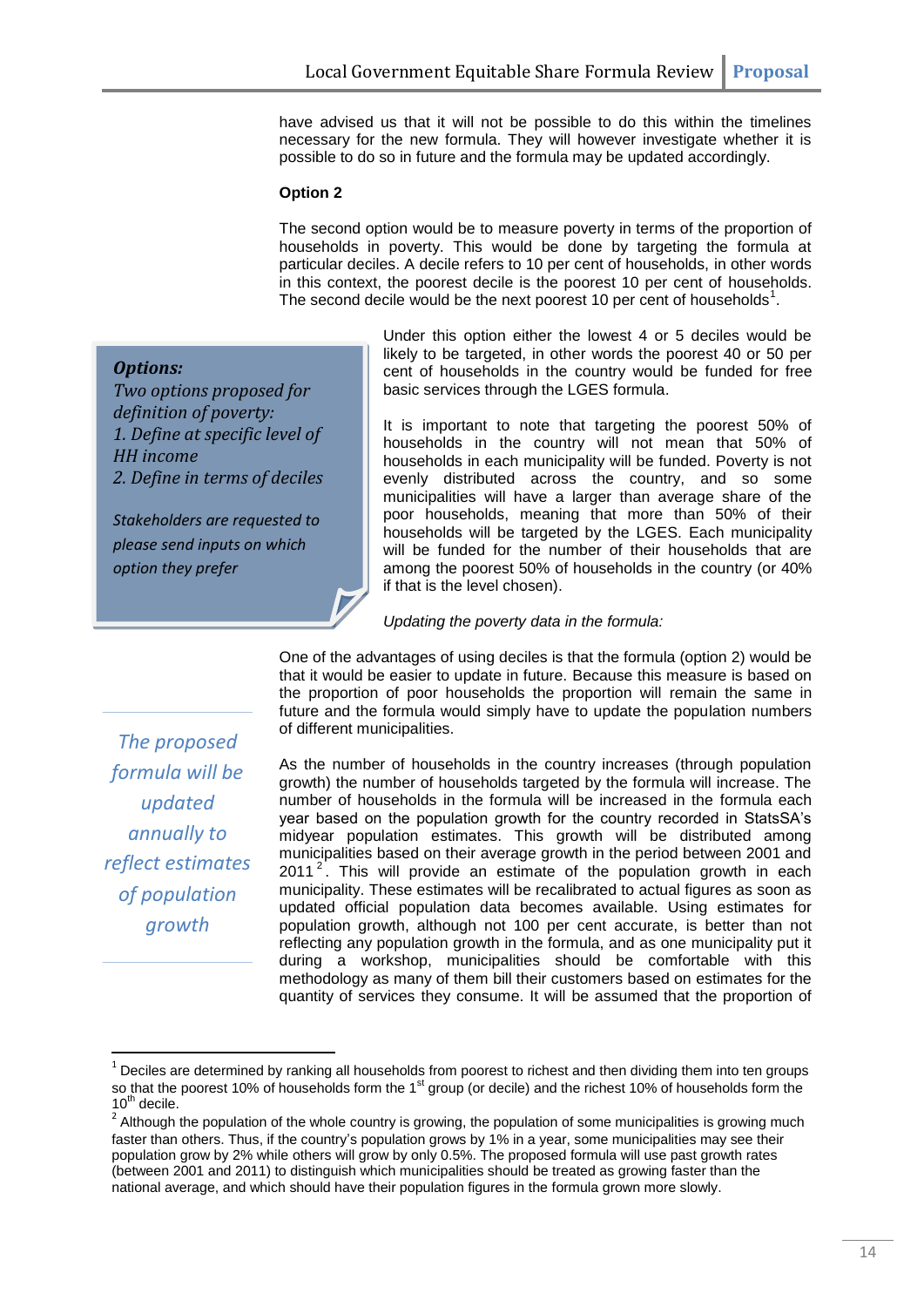poor households in each municipality remains constant, until such time as this information can be updated with official data from StatsSA.

Over the longer term, as South Africa develops and poverty reduces, the proportion of households subsidized through the formula can be reduced. When this happy change is necessary, StatsSA's data on poverty will be used to make updates.

It would also be possible to use a similar methodology to update the poverty numbers in option 1, by using the number of poor households defined in terms of the income poverty line to calculate the proportion of poor households in each municipality and then updating the number each year based on this proportion. Again, the update would be done using estimated population growth.

#### *Setting the amount*

Neither of the options listed above clearly describe the level at which the poverty measure would be set. This is done deliberately so that stakeholders can comment on the methodology they prefer without trying to calculate how many households would be impacted under each option. In the end it is likely that a very similar number of households would be targeted under either option.

INSTITUTIONAL COMPONENT:

During the first phase of the consultation process many municipalities raised the high costs of managing a municipal administration as a major concern and something they felt the LGES should do more to fund. Municipalities raised a number of specific administrative costs that they felt the equitable share should take account of, including the costs of compliance with national regulations (particularly regulations on financial management) and the costs related to the size of municipal councils.

The size and structure of a municipality's administration should be determined by the need to deliver services to their residents. Municipalities have a wide degree of discretion on how they structure their administration to meet their service delivery obligations and it would not be appropriate for the LGES allocations to be based on a set of funding norms that could be taken to imply that the formula is being used to impose norms for administration on municipalities. The LGES formula would not be an appropriate vehicle through which to introduce such norms and standards. As with the basic services allocations, the LGES formula can only be designed to fund existing policies.

The proposal for this component is therefore to provide an amount of core funding for municipal administrations, ensuring that a larger allocation is provided for poorer and larger municipalities.

The allocation of this component will be based on:

- A base allocation of the following values:
	- $\circ$  R5 million for every local municipality  $\circ$  R5 million for district municipalities and
	- R5 million for district municipalities authorised for the water and sanitation functions
	- o R3 million for district municipalities not authorised for the water and sanitation functions
	- o R5 million for metropolitan municipalities

*The proposed formula will allocate more realistic amounts for the institutional costs of municipalities that cannot fund these from own revenues*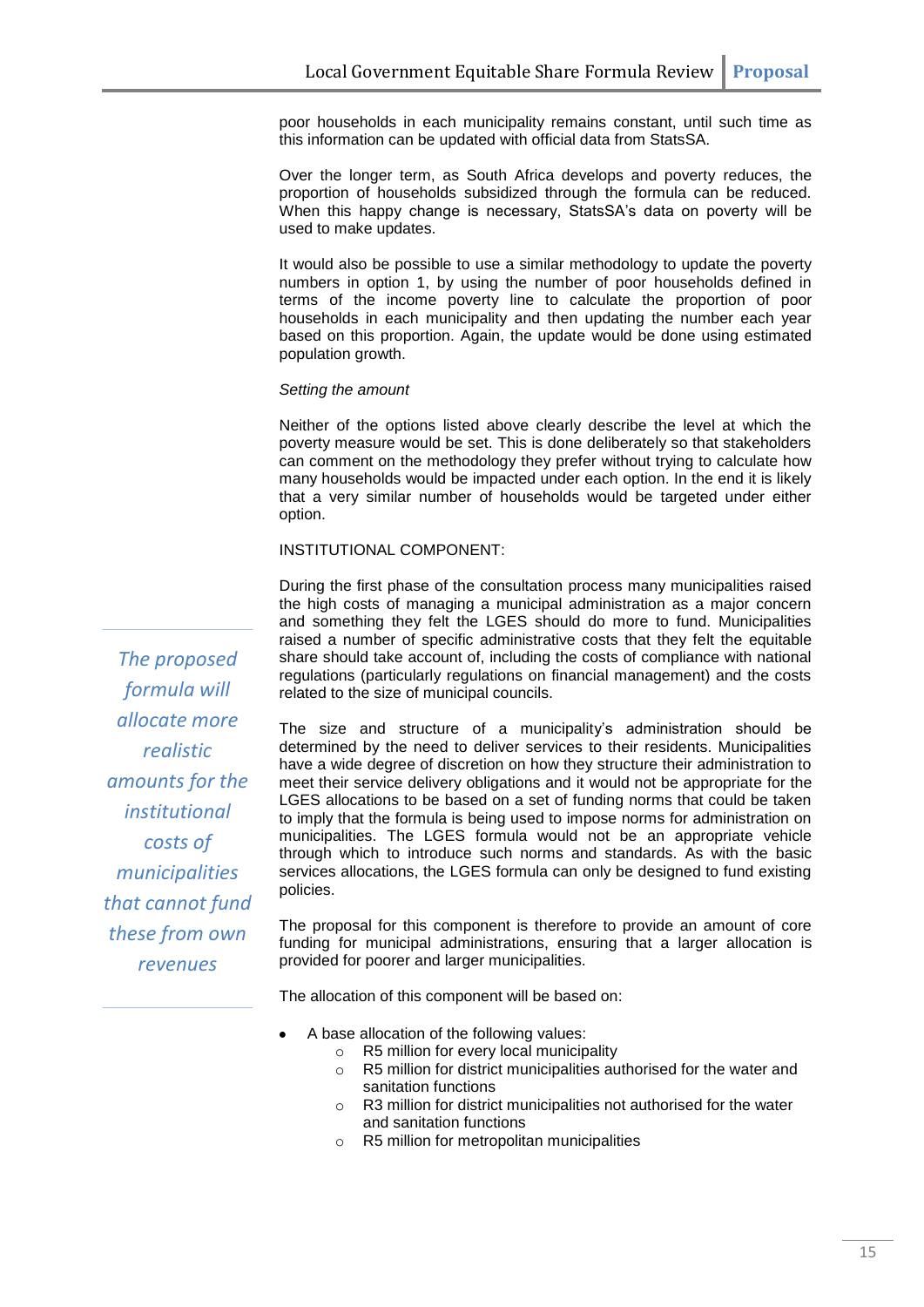An allocation based on the size of a municipal council. This is not intended to fund the cost of councillors, $3$  council size is used as a proxy for the size of a municipal administration as the number of councillors per municipality increases with population size, but not in a way that is proportional, so it reflects the economies of scale in administrative services that larger municipalities should be able to achieve. To calculate this allocation the number of councillors per municipality will be multiplied by a per councillor allocation<sup>4</sup>. This will mean that a municipality with 20 councillors will get twice as much through this allocation as a municipality with 10 councillors.

The base allocation will ensure that all municipalities, including the smallest of municipalities get a reasonably sized allocation through this component. The lower base allocation for district municipalities not authorised for the water and sanitation functions recognises that these municipalities have fewer service delivery responsibilities and should have smaller and less costly administrations. The second part of this component takes account of

> the size of each municipality's administration, while also recognising that some economies of scale are achieved in larger municipalities.

#### *Input requested from stakeholders:*

*The base allocations proposed here (R3 million for district municipalities not authorised for water and sanitation and R5 million for all other municipalities) can be changed. What do stakeholders view as a realistic base allocation (remembering the base allocation is only one part of the I-component)?*

**.** 

This component and the Non-Trading Services component will both be subject to the revenue adjustment factor. This will ensure that municipalities will only receive funds from these components in proportion to their need for additional funding as a result of their low potential to fund these costs from own revenues. These two components will also act as balancing items in the formula, absorbing all available funds remaining after the Basic Services component has been allocated.

It is envisaged that those municipalities who receive funding from this component (after the revenue adjustment factor is applied) will receive a larger I-component allocation than they do through the current formula. This should therefore provide a more realistic level of institutional funding for these municipalities. However, the objective of this component is not to fully fund municipalities' administration costs, as all municipalities should be making some contribution towards those costs from their own revenues.

#### NON-TRADING SERVICES:

The Financial and Fiscal Commission (FFC) recommended in 2001 that eight services be funded through the LGES as 'basic services'. These include the four services listed in the proposed basic services component described above, as well as municipal health, fire fighting, storm water management and municipal roads. In the view of the FFC all of these services except electricity were defined as basic services in terms of at least three of the following four criteria:

 $3$  A separate councillor support subsidy for the first three grades of the six municipal grades in terms of the gazette on upper limits for councillor salaries is provided for outside of the LGES formula.

<sup>4</sup> The amount per councilor used in the formula will be determined so as to ensure all of the funds in the Icomponent are distributed. This portion of the I-component will therefore act as a balancing item ensuring that all the available funds are allocated.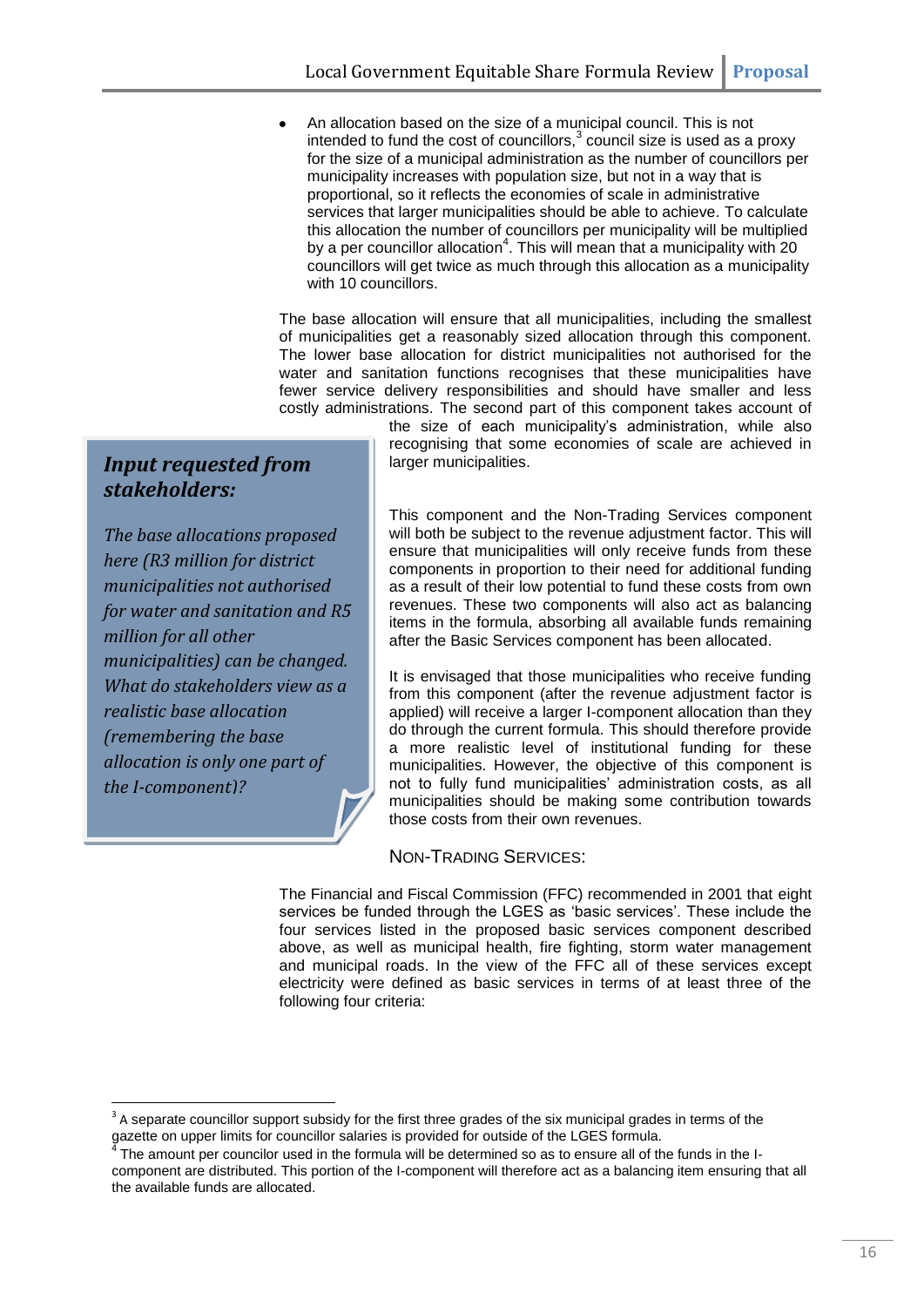- Being in the Bill of Rights  $\bullet$
- Being essential to life (in terms of the definition in the Municipal Systems Act)
- Contributing to social and economic development (in terms of section 153(a) of the Constitution
- Being listed in policy or legislation

Although electricity only meets the last two criteria the FFC recommended it be included as a basic service on the basis o the strong emphasis on electricity provision in government policy.

In this proposal for the equitable share all of the services in the basic services component are trading services, meaning they are services that non-poor households are charged for by the municipality. Poor households cannot afford to pay for these services and so the LGES provides funding to enable municipalities to provide a basic amount of these services to poor households. These basic services are also provided to individual households and it is possible to isolate the service delivered to each household (e.g. the 50kWh of electricity given to a household or bag of refuse removed). The other four services described as 'basic services' by the FFC are however not delivered to individual households but to communities as a whole (e.g. a storm water drains prevent an area from flooding, not just one household, and municipal health inspectors monitor environmental health for a whole community, not an individual household. These distinctions support the proposition that the trading and non-trading services should be funded differently in the LGES formula.

In the case of non-trading services, it is also expected that municipalities with larger non-poor communities will be able to fund all or most of these services from general revenues (e.g. property rates and surcharges). This is a form of cross-subsidisation as revenues generated from non-poor residents are used to fund services that benefit the community as a whole, including poor residents. In municipalities with fewer non-poor residents such crosssubsidisation may not be possible. For this reason this component is subject to an adjustment factor (explained below) that accounts for the varying crosssubsidisation capabilities of different municipalities and ensures more funds are directed to those municipalities with limited own revenue capacity.

Although metropolitan municipalities are responsible for providing all municipal services in their area of jurisdiction, in the rest of the country the responsibility for municipal functions is divided between district and local municipalities. Where district municipalities are responsible for fire services or municipal health services, the funds allocated for those services will be transferred to them; funds for the remaining services in this component will be transferred to local municipalities.

The services funded through this component do not have to be limited to those listed by the FFC as 'basic services' and municipalities should be encouraged to use their discretion to use any available addition funding provided through this formula towards the costs of some of the other services they raised during the consultation process as being underfunded. These services include municipal planning, cemeteries, street lighting, trading regulations and beaches, parks and recreation facilities and disaster management.

*This proposal includes a new component to fund core municipal services in addition to the basic services provided to households*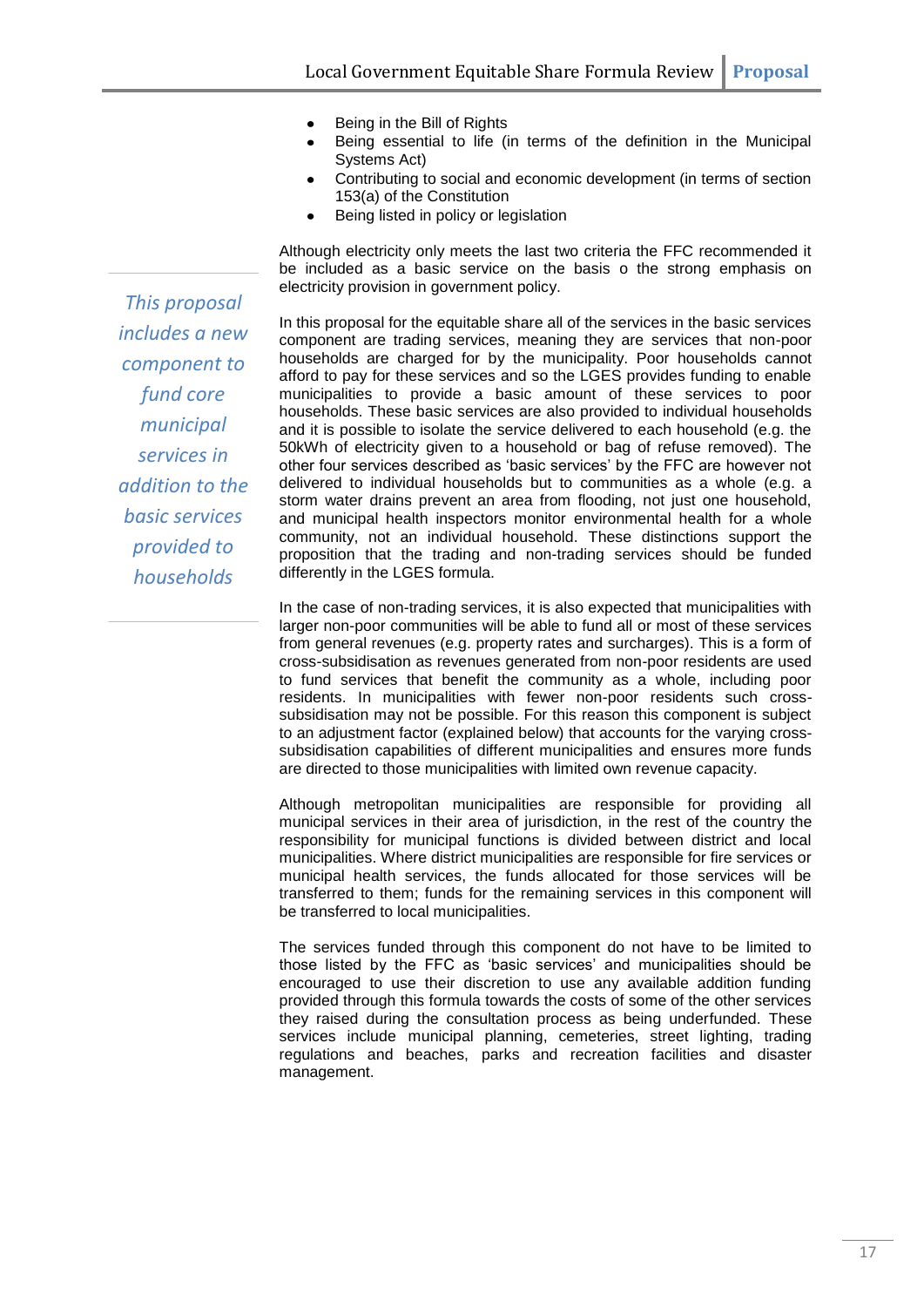#### **The developmental role of local government**

Municipalities play a vital role in the development of strong communities and vibrant local economies. Businesses can only function and grow if they can rely on municipalities to provide roads, clean water, sanitation, electricity and refuse removal as well as planning and zoning for development and providing licences for businesses. The core functions of municipalities are vital for development, as a consequence the FFC recommended in their Submission for the Division of Revenue 2007/08, that it is not necessary to include a development component in the formula and that, "The developmental needs of local governments should be better accounted for in the LES formula by designing a formula that more fully accounts for the full expenditure needs of local government."

This formula proposal is based on the approach to development recommended by the FFC. The components outlined here provide funding for the delivery of basic services and for municipalities without the potential to raise sufficient own revenue to be able to perform their other key functions.

Other aspects of development are funded through different aspects of the local government fiscal framework including the funding of infrastructure development for poor communities through conditional grants and the funding of infrastructure in wealthier areas and business districts through own revenue sources including borrowing and development charges.

#### *Allocation mechanism:*

As described above, the nature of non-trading services means that the way they should be funded is very different to trading services. It also means that their costing is very different. The LGES formula review working group has reviewed several sources including municipal budget data, government policies and had conversations with experts in some of the services, but it has become apparent that there is no definitive way to cost these services and that cost estimates for these services are even less exact than for basic services. The proposed allocation mechanism for this component is therefore to provide a basic amount for the two services that are usually provided by districts. These subsidies will be calculated on a per household basis as the services are for all residents, not just the poor, and the own revenue source equivalent for districts (the RSC/JSB levies replacement grant) is not contributed by households. The level of these subsidies will be calculated to provide roughly the same quantum of money currently provided to districts and metros for the municipal health function (R896 million is allocated through the current LGES formula for this function in 2012/13).

- Municipal health: R5 per household
- Fire services: R3 per household (this allocation will go to local municipalities if they perform the fire services function in the most recent Municipal Demarcation Board capacity assessments)

The remainder of the funds in this component will be allocated among local and metropolitan municipalities based on the number of poor households in their municipality. Only the poor population is included as a factor in the calculation of this component as non-poor residents already contribute to the administration and governance costs of their municipalities through the property rates and other revenues they contribute to municipalities. Using the number of poor households in the calculation of this component means that if 1% of all the poor households in the country reside in a particular municipality, then 1% of the funds allocated through this method will go to that municipality.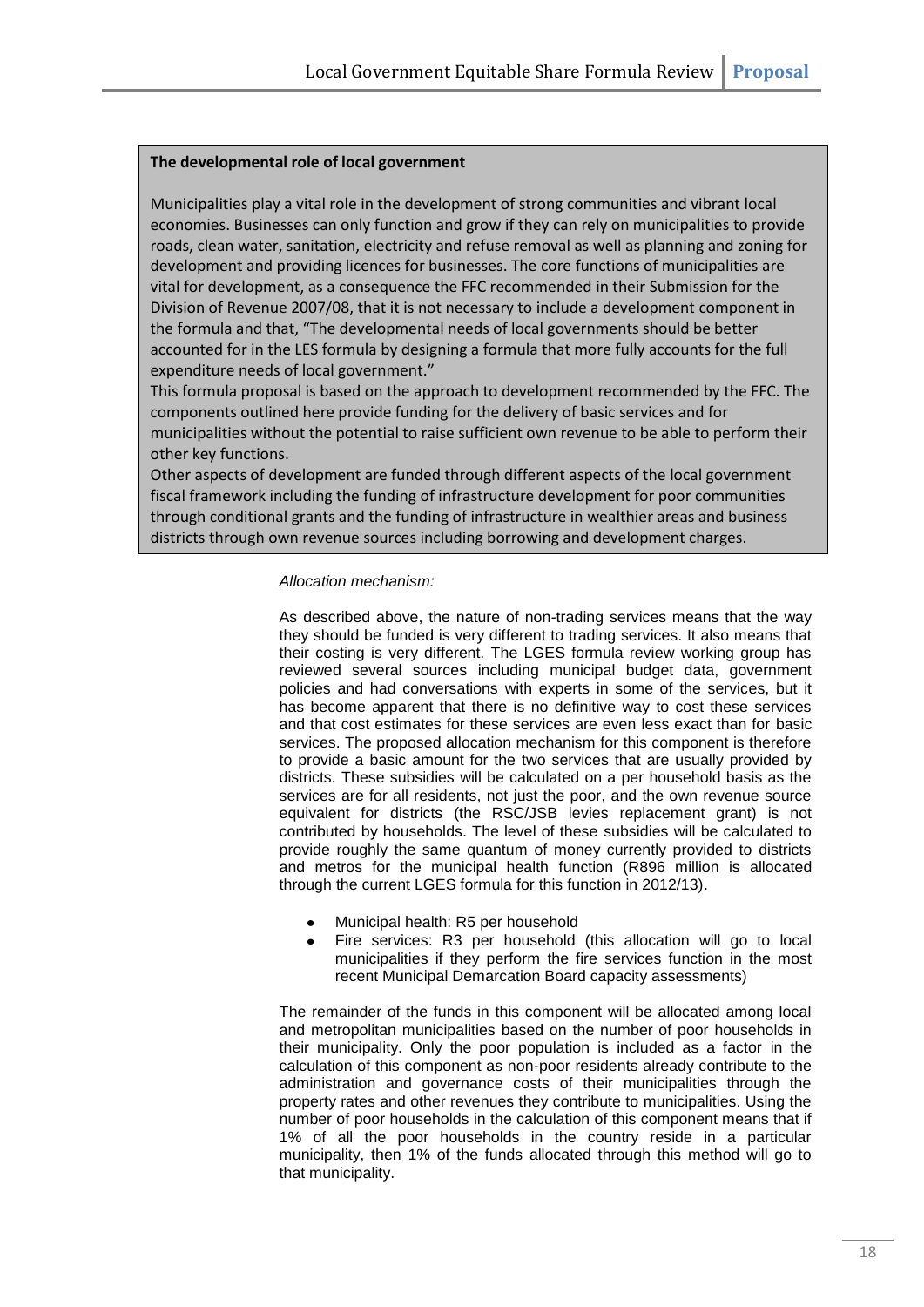#### **Options for additional factors to be used in determining the allocation of the Non-Trading Services component**

The proposal above is for the funds for non-trading services to be allocated among local municipalities in proportion to the number of poor households in each municipality. During the first phase of the consultation process for this review, a number of municipalities raised factors they said raised the cost of their delivery of services. While there is not sufficient information on how much these factors increase costs by for them to be used in the calculation of the funding allocations for any of the individual services funded in the basic services component, they could be used as part of the calculation of funds allocated for general services in the NTS component. These factors could be included as follows:

- The area size of local municipalities (in square kilometres) could be included as a 10% weighting in the allocation of NTS funds. This would give some compensation to municipalities that have to deliver services across vast distances and incur above average costs in doing so. However, the total area size of municipalities is an imprecise measure of the distances across which services are delivered as there are some municipalities that include large unpopulated areas (particularly in former District Management Areas).
- The CSIR has developed a method of dividing the country up into units called mesozones that are smaller than wards. Measuring the density of these mesozones gives a reasonably accurate measure of the difference between urban areas, sparsely populated rural areas (e.g farming areas) and rural areas with scattered rural settlements where service costs are likely to be higher than average. The proportion of households in areas with scattered rural settlements could be used as a 10% weighting in the allocation of NTS funds for local municipalities. Updating the mesozones with 2011 data would take some time, so for 2012/13 2001 census data would have to be used for this small portion of the formula.

If both of these factors are used it would mean the proportion of poor households will account for 80% of the alloctions to local municipalities through the NTS component.

#### REVENUE ADJUSTMENT FACTOR

Both the Non-Trading Services and Institutional components of the formula will have a Revenue Adjustment factor applied to them. This factor will be applied to the formula-determined allocations for both of these components, so that the allocations of municipalities with the least capacity to raise own revenue are multiplied by a factor of 1, while municipalities with substantial own revenue have their allocations multiplied by zero. There will be a sliding scale between these two ends of the spectrum.

This revenue adjustment factor is designed specifically to take account of section 227 of the constitution, which requires that, *"Additional revenue raised by provinces or municipalities may not be deducted from their share of revenue raised nationally, or from other allocations made to them out of national government revenue."*

It is therefore important that the revenue adjustment factor is not applied as a subtraction but rather that it targets an additional amount to those with limited ability to raise own revenue.

It is also important that the revenue adjustment factor is based on an assessment of what municipalities could collect in own revenues and not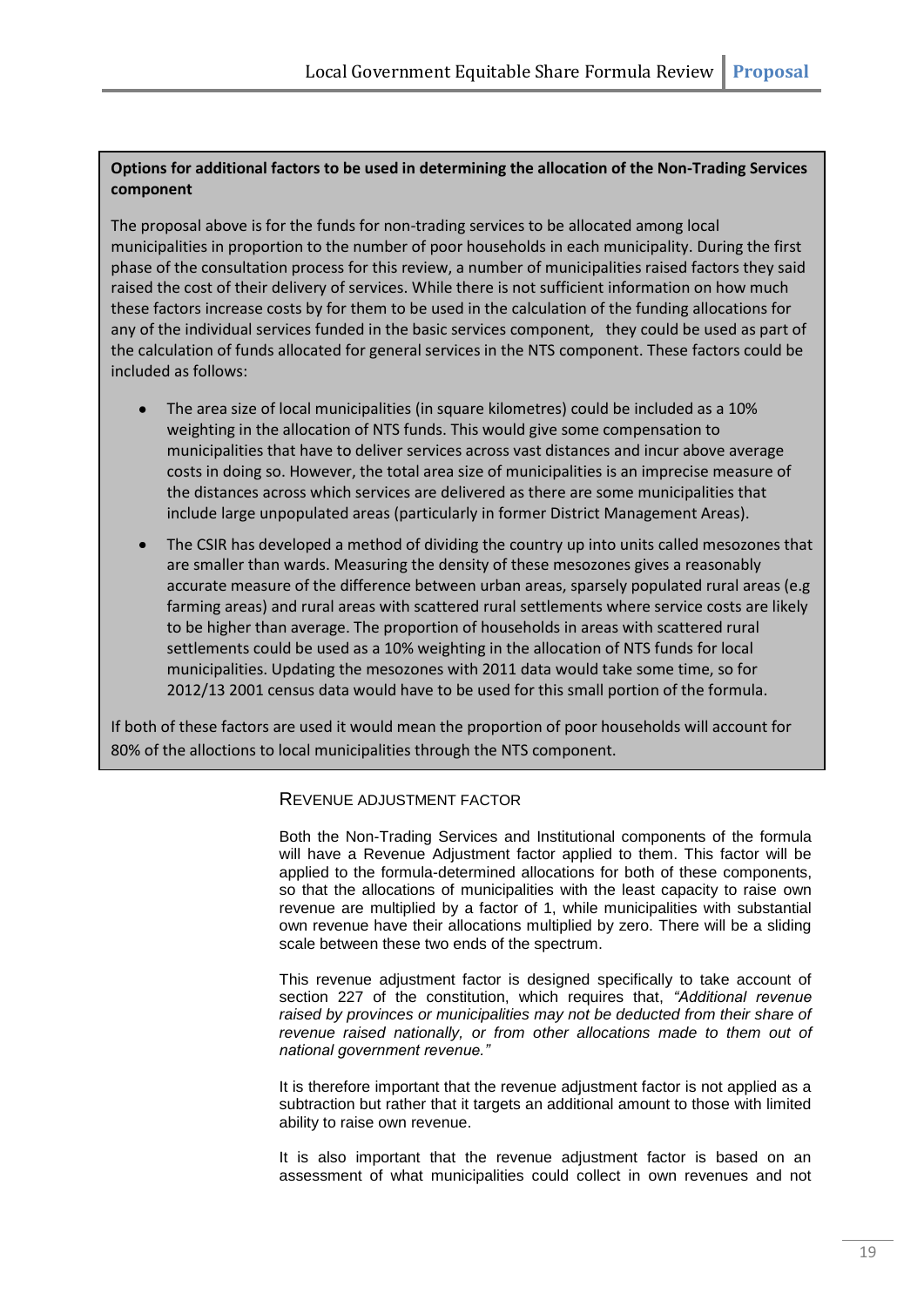*A revenue adjustment factor will ensure more Institutional and Non-Trading Services funds are allocated to municipalities with the least potential to fund these from own revenues*

what they are collecting. Section 227 of the constitution also states that, *"There is no obligation on the national government to compensate provinces or municipalities that do not raise revenue commensurate with their fiscal capacity and tax base."*

The index proposed below is therefore comprised of objective measures of the circumstances facing municipalities that would be expected to impact on the amount of own revenues they have the potential to collect. No actual revenue collection figures from municipalities (which reflect both the potential to raise revenue and the effort applied to actually collecting revenue) are used in the index proposed below. All of the data used is taken from the 2011 Census and so cannot be manipulated to favour a particular municipality.

It must be noted however that the index outlined below is not intended to produce an accurate estimate of the revenue raising potential of municipalities. In other words, the index described below cannot be used to assess whether a municipality is collecting what it should be able to. Instead, what the index does is demonstrate the *relative* ability of different municipalities to raise own revenues.

The revenue adjustment factor that is applied will be based on a per capita index built using the following factors from the 2011 Census data:

- Total income of all individuals/households residing in a municipality (as a  $\bullet$ measure of econ activity and earning)
- Reported property values (closest proxy for prop rates revenue)
- Number of households on traditional land
- Employment rate
- Proportion of poor households as percentage of total number of households in the municipality

The inclusion and weighting of data for each of these factors will depend on the quality and reliability of the data for each item. The LGES working group will asses data quality and its relationship to municipal revenue raising capabilities together with StatsSA once the 2011 Census data is released. It is therefore not possible to propose weightings for the different factors at this stage. It is also important to note that this index does not include municipal revenues from businesses. This means that the index will underestimate municipal revenue, it also means that there is no possibility of creating any disincentive through the formula for municipalities promoting local economic activity. Because the data for this index comes from the census it will not be possible to update annually. This should not be a major problem as the index is only used to indicate the relative ability of municipalities to generate own revenues and this is unlikely to change significantly in the next few years.

As district municipalities do not have significant own revenue raising abilities, the index above cannot be applied to them. Instead, districts will have their adjustment factor calculated based on their RSC/JSB levies replacement grant allocations, as these allocations are the replacement for what was previously the primary revenue source of district municipalities.

It is proposed that the revenue adjustment factor should be zero for the top 25% of municipal scores in the index and 1 for the bottom 25% and that a sliding scale be applied in between these two points. The same sliding scale will be applied to the metro/local index and to the district municipalities based on their RSC/JSB levies replacement grant income (see box below for diagram of how this would work, and options for setting the cut-offs at different levels).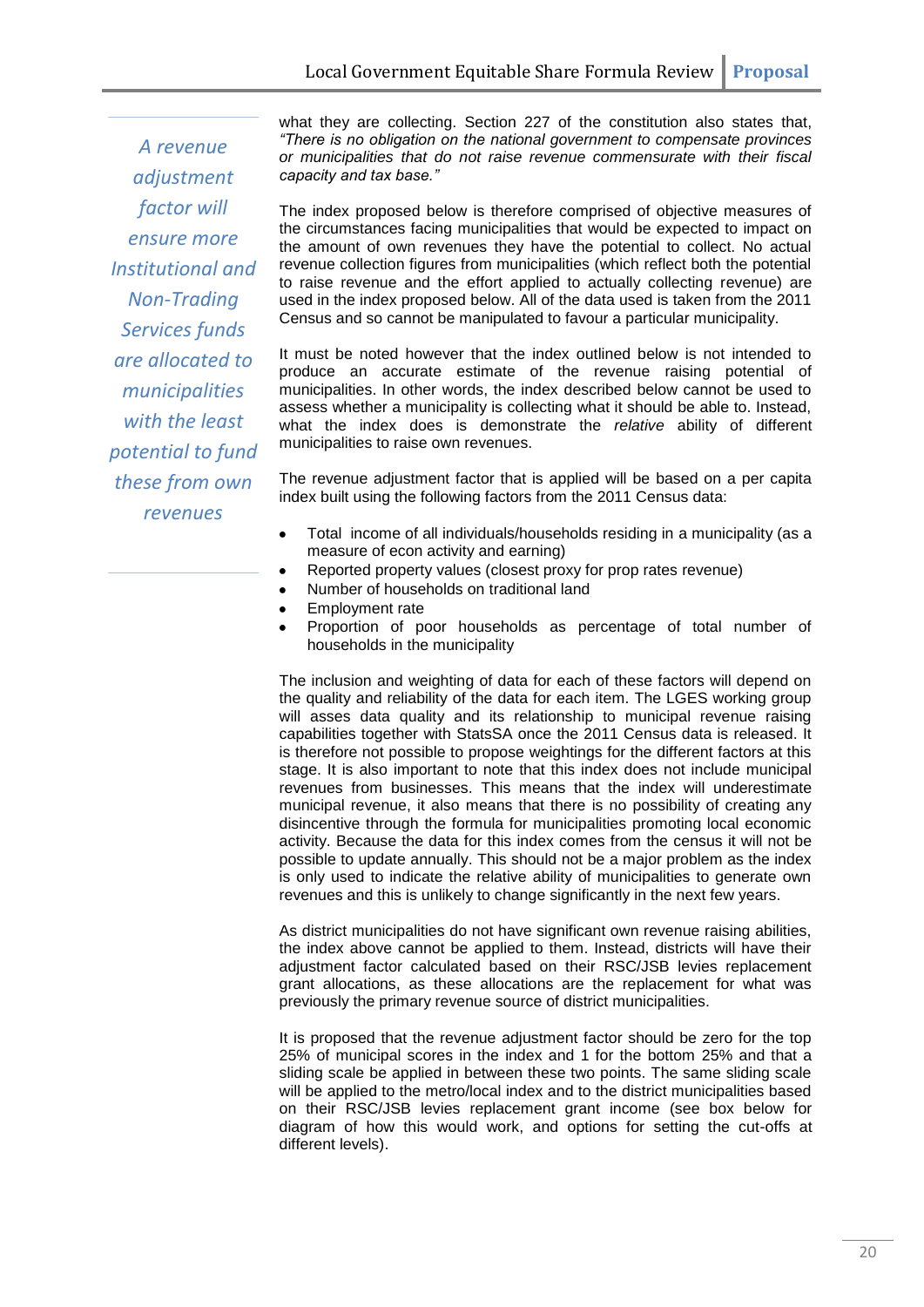#### **An illustration of how the Revenue Adjustment factor will be applied**

The diagram below shows how the revenue raising capacities municipalities with different will determine the revenue adjustment factor applied to their NTS and I component allocations



The 25% of municipalities with the greatest capability to raise own revenue (as measured in terms of the per capita revenue adjustment index described above) will have a revenue adjustment factor of zero. This means they will not get any allocation from the NTS and I components that this factor is applied on. The 25% of municipalities with the lowest own revenue capability will get a revenue adjustment factor of 100%. Municipalities with revenue capabilities in between these two ends of the spectrum will have a revenue adjustment factor of between 1% and 99% depending on what their revenue raising capability is.

The diagram below shows an alternative way of applying the Revenue Adjustment factor. In this scenario all municipalities get some allocation from the I and NTS components, but only the municipality with the very lowest own revenue capacity gets 100% of the allocation calculated through these components. Municipalities get a larger percentage of the I and NTS allocations the less own revenue capacity they have. Any permutation between these options is possible, and stakeholders are requested to comment on how they think the revenue adjustment factor should be applied.

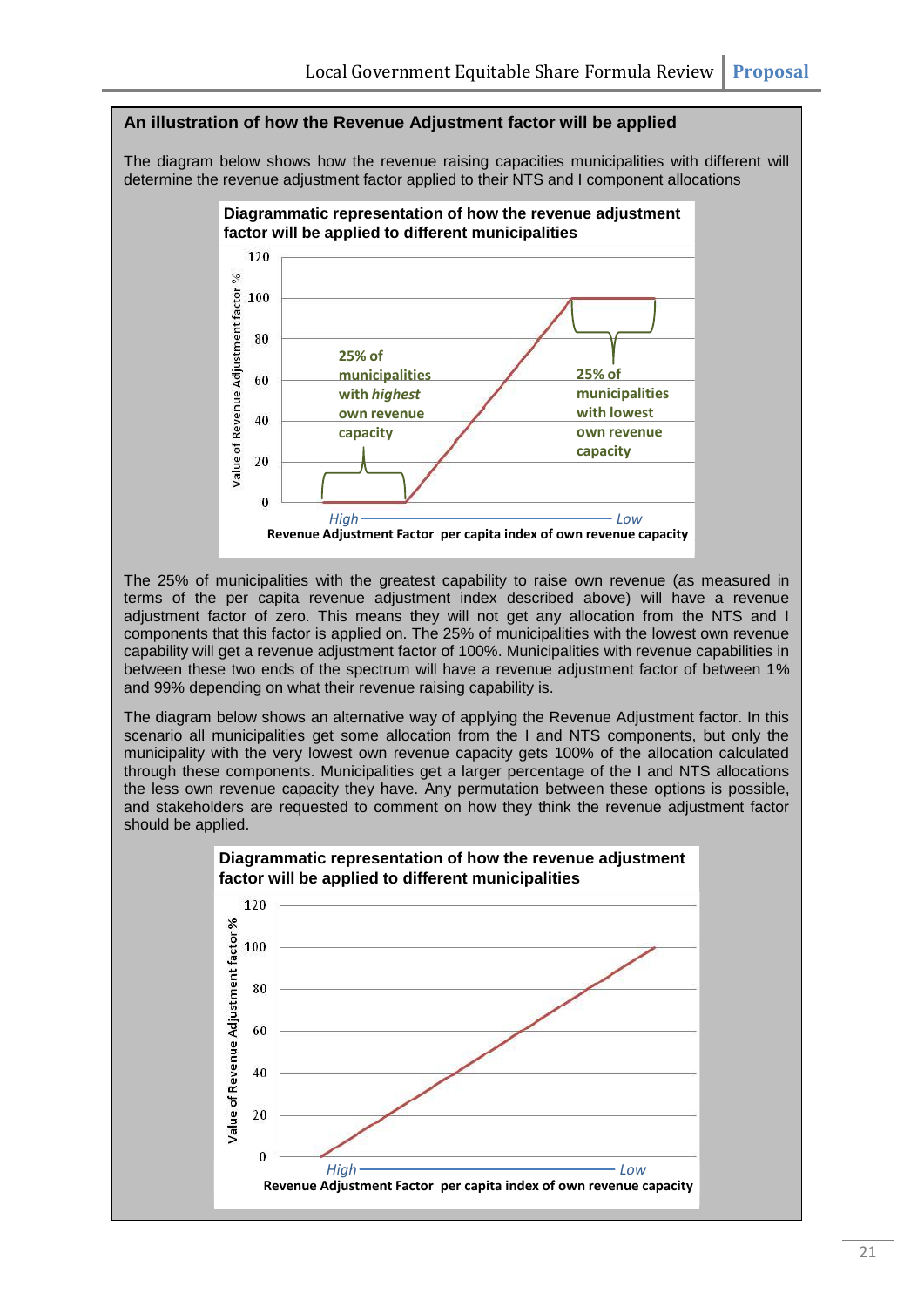THE CORRECTION AND STABILISATION COMPONENT AND THE PHASING IN OF THE NEW FORMULA

One of the principles of the LGES formula is that it should provide predictability and stability. With this in mind, a correction and stabilisation component is included in the new formula and will work in much the same way as the correction and stabilisation component works in the current formula. The component ensures that all guarantees in the formula are met and will be the component through which the smoothing of allocations will be managed during the phasing in of the new formula.

The introduction of the new formula will result in significant changes to the allocations of some municipalities. These changes will be the result of both the introduction of the new formula and the updating of the base data from census 2001 to census 2011. *National government and the LGES formula review working group are committed to ensuring that the phase in of the new formula will provide adequate time for municipalities to adapt to any decreases or increases in their LGES allocations.*

In order to minimise the impact of these changes, avoid destabilising municipal budgets and ensure that municipalities have time to adapt to their changed allocations (in the case of both increases and decreases), the allocations will be phased in over a period of three to five years. During this period, all municipalities will receive at least 90% of the indicative LGES formula allocation for 2013/14<sup>5</sup> that was gazetted in terms of the 2012 Division of Revenue Act. Final decisions on the period over which the new formula will be phased in can only be made once the 2011 Census data is inputted into the new formula and allocations are determined. Municipalities can be assured though that the phase in mechanism will minimise any suddent changes to allocations and will be designed to give municipalities sufficient time to adjust to the new levels of their allocations.

#### WAY FORWARD

1

The LGES formula described above is only a proposal. All local government stakeholders are invited to comment on the proposal and propose amendments to it. Written comments should be sent to [LGESreview@treasury.gov.za](mailto:LGESreview@treasury.gov.za) by **26 September 2012**. This will give the formula review team enough time to take account of these comments and the inputs from a consultation workshop to be hosted by SALGA on 18 September 2012 before a revised formula proposal is presented to the Budget Forum in early October.

Stakeholders are invited to submit comments on any aspect of this proposal, and have also been asked to comment specifically on options regarding:

- How poverty is measured in the formula
- The factors used in allocating the Non-Trading Services component
- How the revenue adjustment factor should be applied

If the proposed formula is supported by stakeholders and approved by the Budget Forum then the LGES working group will construct an Excel version of the formula, input data into it and use it to determine allocations that will be published as part of the 2013 Budget. The Minister of Finance will approve the final allocations made before they are tabled in parliament with the national Budget.

<sup>&</sup>lt;sup>5</sup> A guarantee of 90% of the 2013/14 indicative allocation was made in the Explanatory memorandum to the Division of Revenue Bill (Annexure W1 to the Bill).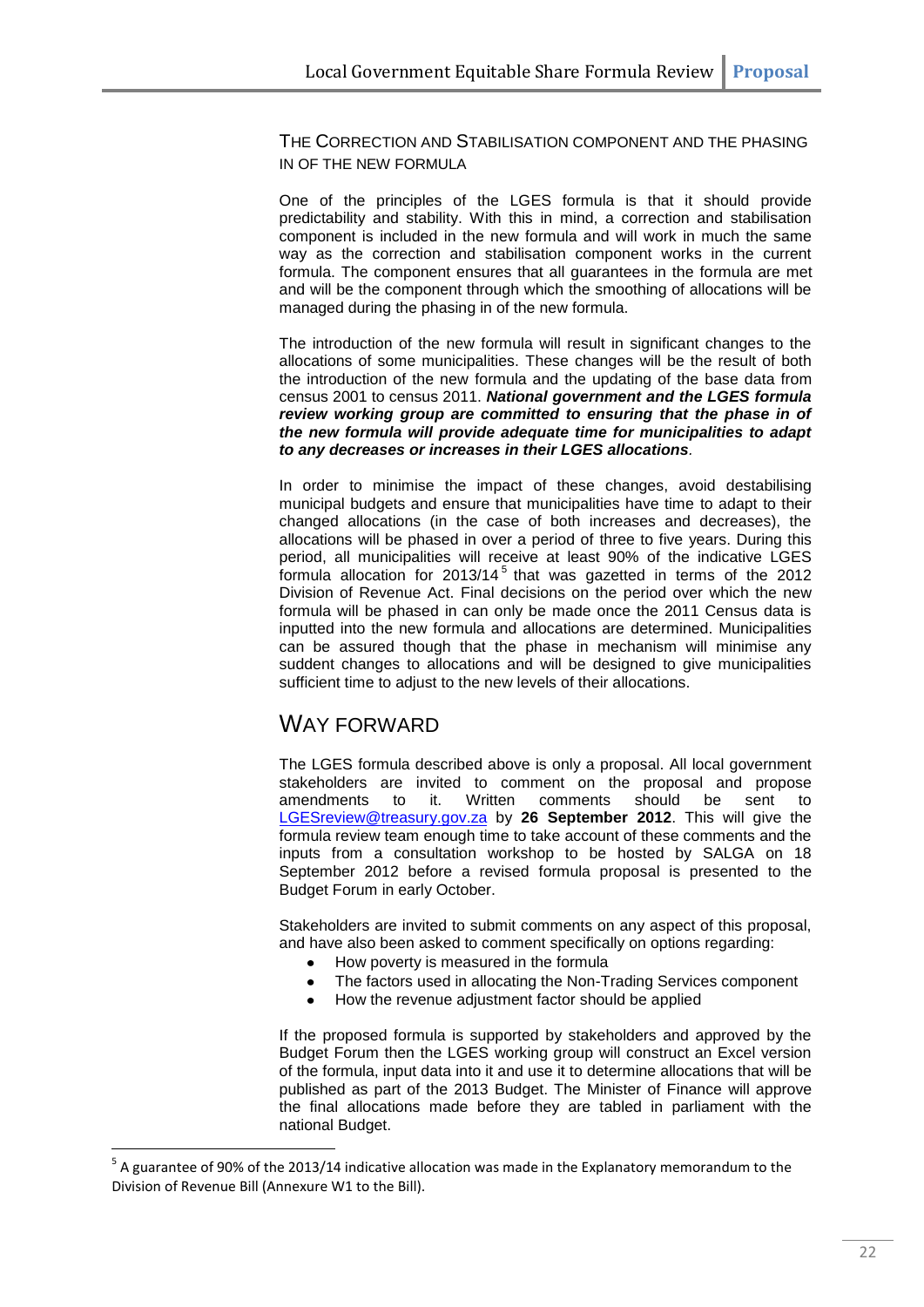#### **IMPACT OF THE PROPOSED NEW FORMULA**

The current LGES formula results in allocations for the most rural municipalities that are somewhat below the national average allocation through the formula when measured on the basis of allocations per poor household. Figure 1 below shows this (in the figure allocations for district and local municipalities serving the same area are added together). These municipalities are the least likely to be able to raise own revenues and so this distribution of the LGES entrenches their financial disadvantage rather than alleviating it.



**Figure 1: LGES allocation per poor household in the current formula (2012/13)**

Figure 2 below shows an estimate of the equivalent allocations using the proposed new formula (note scale and figures cannot be exact as the census data has not been released yet). It shows that all municipalities get the same per poor household allocation through the basic services component, but that the Institutional and Non-Trading Services components work to ensure those municipalities with less own revenue resources get larger allocations.



**Figure 2: Approximate LGES allocation per poor household in the proposed new formula**

Note: diagram is not to exact scale as the proposed new formula is not operational yet

The updating of the data used in the formula will also mean that the new formula will reflect population growth and compensate those municipalities that have grown rapidly. The mechanisms for updating the formula in future also mean that fast growing municipalities will see their equitable share allocations increase accordingly.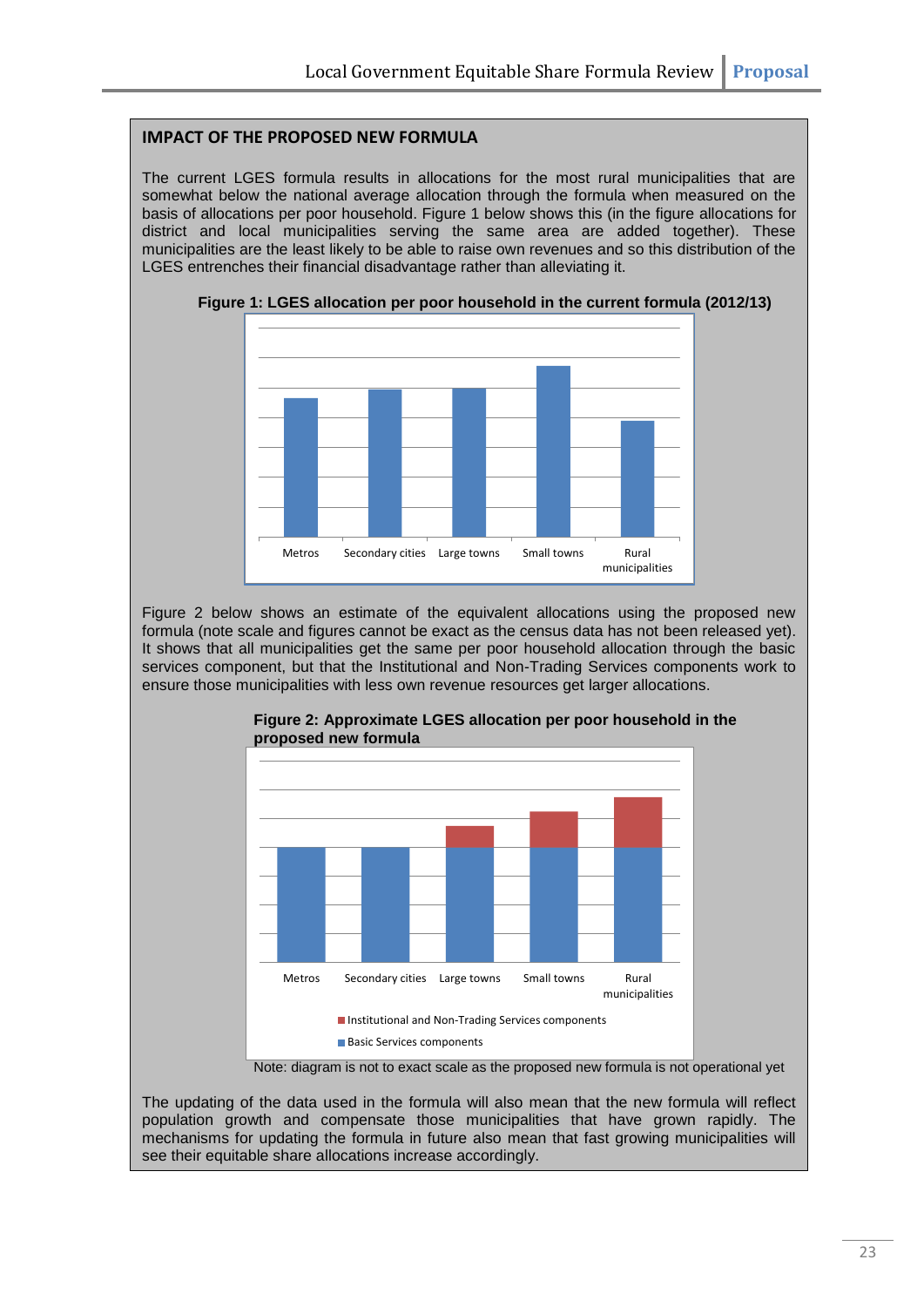### **ANNEXURE A**

### **COST ESTIMATES FOR BASIC SERVICES**

This annexure provides a detailed description of how the cost estimates used in the basic services component were derived and how they will be updated each year.

The basic services component in the proposed formula provides R277.78 per poor household per month, made up of the following amounts for each service:

- R56.24 for energy
- R87.90 for water
- R73.25 for sanitation
- R60.39 for refuse removal

These allocations are not presented as reflecting the exact costs of providing municipal services. They are based on estimates of the costs of municipal services and, as described in the body of the proposal, it is believed that when taken together they provide sufficient funds for a municipality to be able to provide and maintain a package of free basic services to poor households.

#### **Funding alternative services**

While the cost estimates presented in this annexure are based on the provision of electricity, piped water, waterborne sanitation and weekly refuse collection, it is acknowledged that these are not the appropriate forms of service delivery for all areas. It is also acknowledged that not all households have access to basic services and that backlogs remain.

The proposed LGES formula does not distinguish between the different types of services households have access to, it also treats poor households the same whether they have access to a service or are still waiting to be provided with access. **This is a major change from the current LGES formula** which gives un-serviced households 45% of the allocation for serviced households. This change is made for two reasons:

- Where municipalities do not provide access to services like electricity and water, they must provide residents with alternative services (e.g. paraffin for lighting or water from water tankers). These alternative services are not necessarily any less expensive than the operational costs of providing reticulated services.
- Where on-site services (e.g. VIP sanitation, rainwater harvesting, solar panels and on-site refuse disposal) are more appropriate mechanisms for delivering a service, the LGES formula should not penalise municipalities for using these methods of service delivery by giving a smaller allocation for them.
- Using the same cost estimates for all households makes the formula much simpler and far easier to update to reflect population growth in municipalities. As there is currently no source of municipal level data on access to services between censuses it would be impossible to update the number of households used in the basic services component if that data had to be linked to the type of access to services each household has. In other words, this helps the formula to comply with principles 2 (be dynamic and reflect changes) and 5 (be transparent and simple).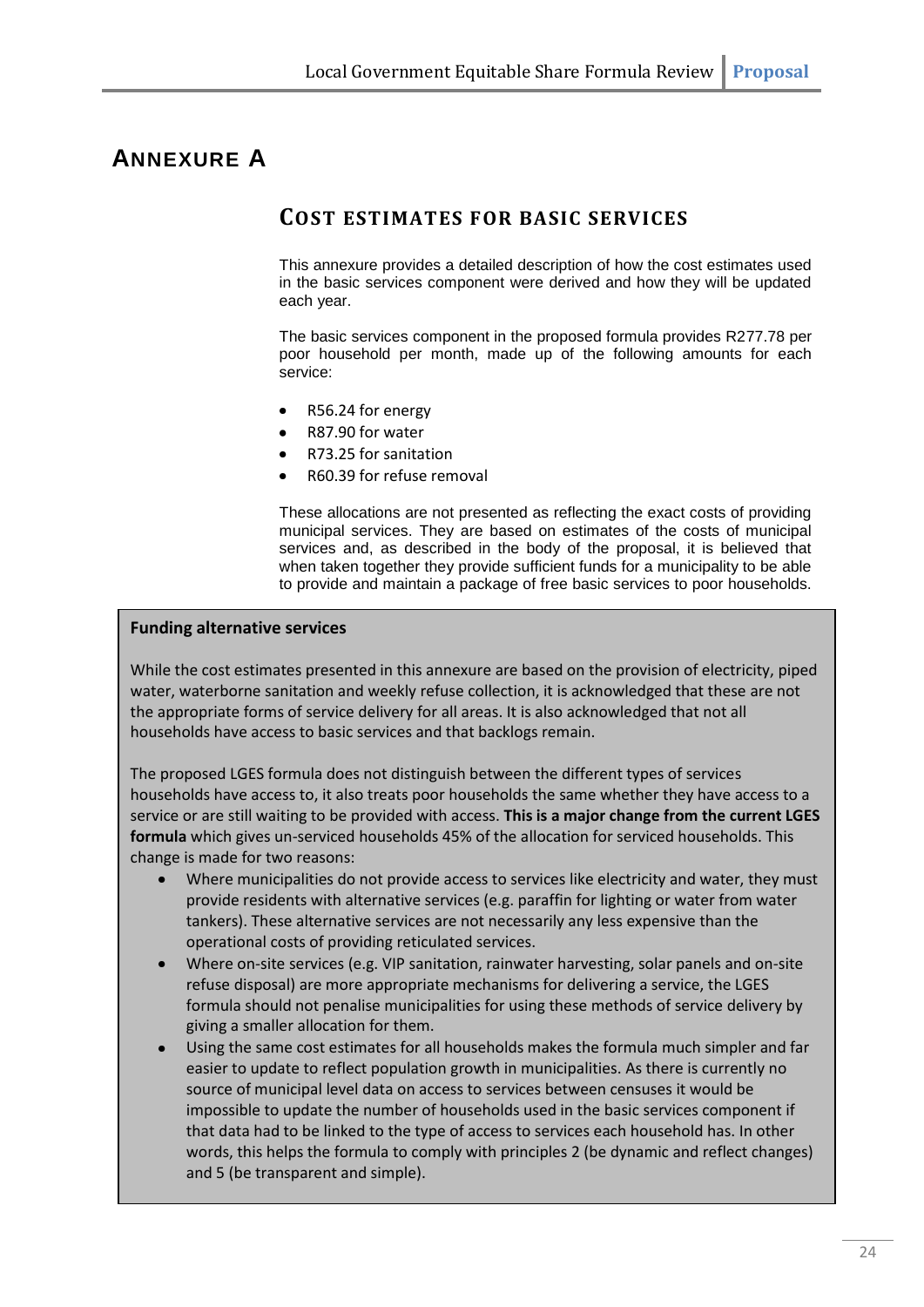The allocations per service in this component are certainly an improvement on the estimates used in the current formula. The structure of the proposed new formula also allows the costs of the different services to be adjusted individually so that fast rising prices in a particular service can be accounted for and municipalities compensated accordingly.

The cost estimates used in the formula can be refined and improved if better information becomes available, either during the consultation process in September 2012 or in future updates of the formula. Such improvements would not require a review of the formula, but would simply be refinements to the way the basic services funds are allocated within the structure of the basic services component. However it must be noted that the LGES formula cannot be based on cost data submitted by municipalities as this would create a perverse incentive for municipalities to exaggerate their costs in order to try to get a higher allocation. For the same reason it would be difficult to base the costing of services on surveys or cost studies conducted by third parties specifically for the purpose of influencing the way funds are allocated in the formula. This would risk undermining the credibility of the data used in the formula.

The sections below detail how these cost estimates were determined for each service as well as how much of the cost estimate is allocated for maintenance and how the cost estimates will be updated in future. Each section also includes a brief discussion on the implications of using these cost estimates for the provision of alternative services (see textbox above).

#### ENERGY:

Electricity prices are regulated by National Energy Regulator of South Africa (NERSA) making it relatively easy to identify a national price for the free basic service (FBS) amount of 50kWh per month. The regulated price of electricity for households is based on a system of 'inclining block tariffs' that result in customers paying a higher price the more electricity they use. Because there may be some level of cross-subsidisation in the lowest of the four inclining block tariff levels in NERSA's tariff guideline for municipalities it has been recommended that the LGES costing for electricity be based on the second block in the inkling block tariff structure. Using the upper limit of the 2012/13 second block (82c/kWh) produces a monthly cost of R41 per household for the amount of 50kWh provided for in the Department of Energy's policy on free basic electricity. This amount is considerably higher than the R31 per household monthly charge Eskom is allowed to charge municipalities for providing FBE in terms of NERSA regulations. The proposal ensures that municipalities with higher than average costs are not disadvantaged with the use of the average cost across all municipalities.

#### *Annual updates:*

The electricity costs in the formula will be updated annually using NERSA's block 2 guideline municipal tariff for the previous year as the base. This amount will then be inflated using the MYPD approved or expected increase for the bulk component and projected consumer price inflation (CPI) for the rest of the costs. NERSA publishes its final guideline tariffs too late for the formula calculations to be based on the approved block two tariff for the budget year. The split between different cost components (bulk and other) will be done in line with the average municipal cost-split used by NERSA, outlined in table 1 below.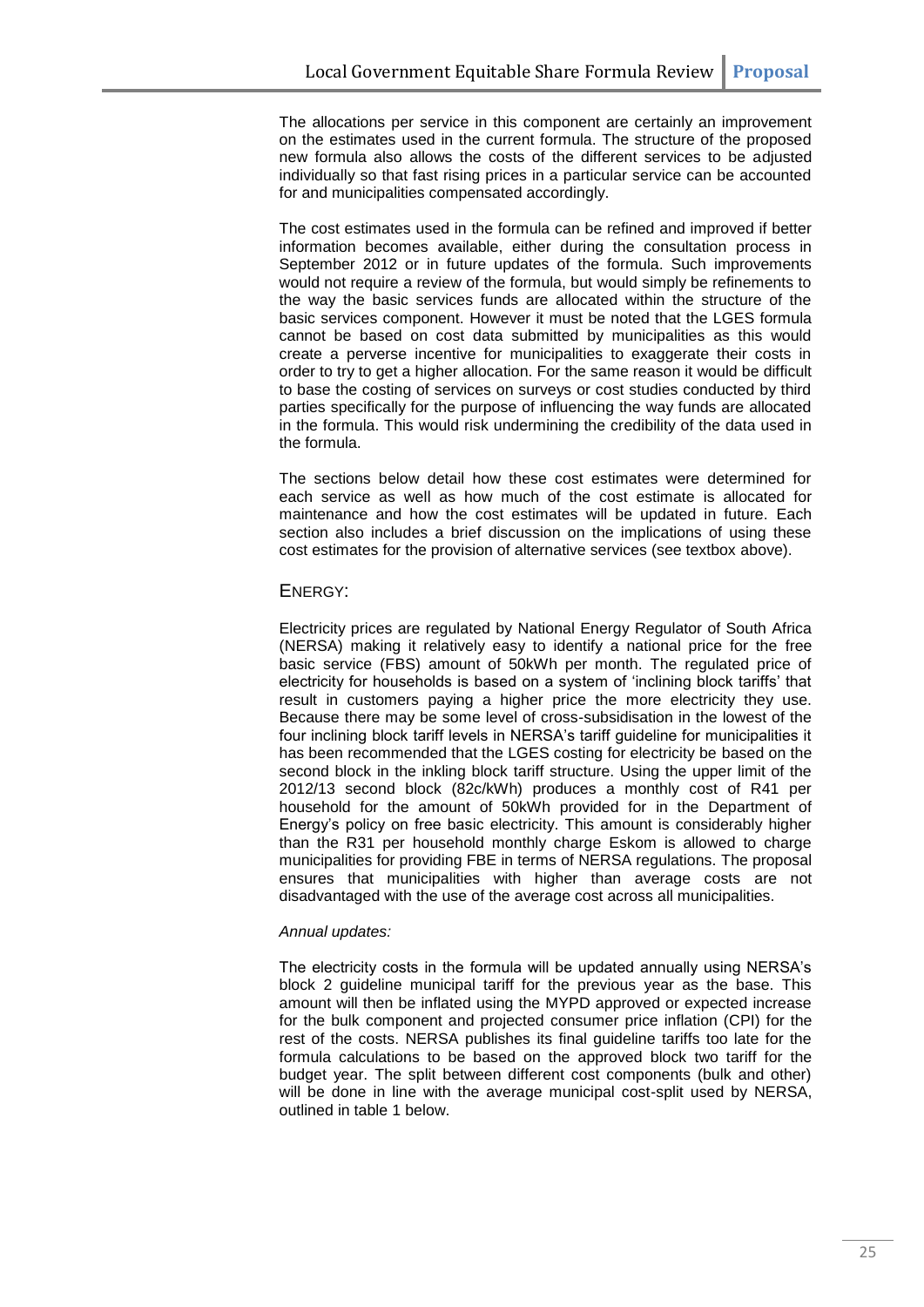| <b>Cost category</b>    | Percentage of<br>total costs | <b>Proposed method</b><br>for updating |
|-------------------------|------------------------------|----------------------------------------|
| Energy purchases (bulk) | 70%                          | <b>NERSA MYPD</b>                      |
| Salaries and wages      | 10%                          |                                        |
| Repairs and maintenance | 6%                           | CPI                                    |
| Capital charges         | 4%                           | (NT projections)                       |
| Other costs             | 10%                          |                                        |

| Table 1: Composition of different cost factors in NERSA pricing model |  |
|-----------------------------------------------------------------------|--|
|-----------------------------------------------------------------------|--|

Applying this methodology to the 2012/13 cost of R41 per month gives a cost for  $2013/14$  of R46.24 per household<sup>6</sup>.

As discussed in the LGES formula proposal, the use of an average cost in providing electricity attempts to account for the differences in costs across municipalities. However, it is noted that certain municipalities may have higher than average costs due to certain unique factors. In order not to disadvantage municipalities in such circumstances, a R10 premium is applied to the average household cost of providing electricity. This will bring the total amount allocated for electricity to **R56.24 per poor household per month in 2013/14**.

#### *Maintenance funding:*

The NERSA determined tariffs on which the electricity subsidy is based already include funding for maintenance. As table x shows, 6% of the tariff is for maintenance costs. An additional 4% is for capital charges, which municipalities should also be able to use for maintenance in the case of poor households as infrastructure for these household will generally have been built through grant funds so they will not have to fund capital charges. This means that in the case of poor households, 10% of the cost estimate is for maintenance.

This means that for each poor household the formula funds R5.62 per month for maintenance of electricity infrastructure.

#### *Alternative services:*

The Department of Energy's gazetted Free Basic Alternative Energy Policy lists four options for municipalities to provide alternative sources of energy to households not supplied with electricity (solar panels directly supplying households are considered a source of electricity, not alternative energy). These four options are paraffin, coal, liquefied petroleum gas and bio-ethanol gel. In terms of the policy, municipalities can choose which of these sources of energy is most appropriate to supply to communities in their area. Some of these sources of energy are significantly more expensive than others and so it seems reasonable to assume that part of the choice of which energy source a municipality will provide will be based on affordability. The policy also leaves it up to municipalities to choose what quantity of the alternative energy products to supply.

#### WATER:

**.** 

There is evidence of wide variation in the costs of providing water to different households. It is apparent that the average costs of water supply are higher in areas with dispersed settlements, hilly topography, or where water has to

 $<sup>6</sup>$  Because the NERSA MYPD 3 determination has not yet been made it is assumed for the purposes of this</sup> calculation that the bulk price will increase by 16% in 2013/14, the same rate at which it increased in 2012/13. CPI projections for the 2013/14 published in the 2012 Budget review are 5.3%.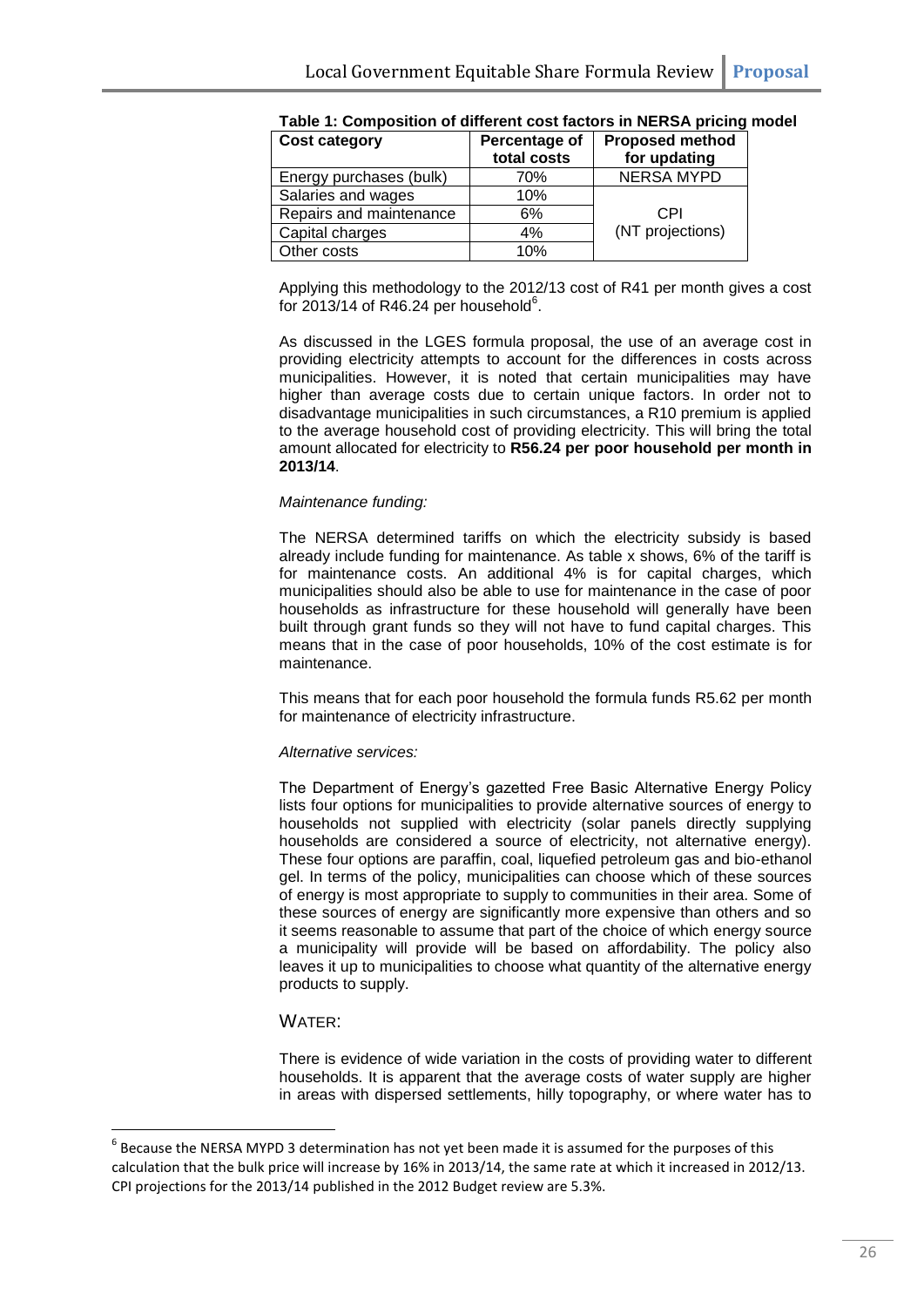be pumped uphill. For example, a study of the costs of rural water supply schemes in two district municipalities shows that in one district the average cost per household per month of running rural schemes was R44, while in the other district the cost was less than half that, at an average of R19 per household per month. The study found that most of this difference is accounted for by the differences in topography between the two districts and the consequent need to pump water uphill in most areas of the more expensive district municipality.

A lack of credible measures of these variables makes it impossible to include them in the formula. There is also no simple way to account for how much each of these factors should be weighted in determining how much more expensive water supply should be in a particular area. Water costs often vary even within municipalities, as most municipalities have more than one water scheme serving the different communities and areas within their jurisdiction.

It is therefore proposed that a single national cost estimate for water services should be provided for. This estimate will be more than sufficient to cover the cost in most municipalities of 6kl of free water per household provided for in government policy. As explained in the section describing the outcomes of the first stage of the consultation process (above), it is important to bear in mind that higher than average costs in one service are likely to be offset by lower than average costs in another service. In the case of water supply, the areas that are most likely to face significantly higher than average costs are rural dispersed settlements. While the operating and maintenance costs providing potable water in these areas will be higher than average, the appropriate sanitation technology in these dispersed settlements, VIP toilets, have significantly lower operating and maintenance costs for municipalities. An examination of the costing model for municipal services used by the DBSA to assist municipalities plan for the capital and operating and maintenance costs of infrastructure rollout shows that the average operations and maintenance costs of VIP are about a third of that of waterborne sanitation schemes. This will mean that in rural areas with dispersed settlements, the higher cost of water provision, can be set off against the lower operation and maintenance cost of sanitation provision.

In order to arrive at a proposed level for the water and sanitation subsidy, bulk tariffs charged by water boards were examined. For 2012/13 these range between R3/kl and R7/kl. This wide range in part reflects the different infrastructure costs that are provided for in the cost structures of different water boards. In order to make sure that all municipalities are able to provide water to their poor households it is proposed that the average cost be based on the highest bulk cost of R7/kl. At this price, 6kl in 2012/13 would cost R42. In the vast majority of municipalities this will provide significantly more than the actual cost of 6kl of bulk water. In addition, funding must be provided for the costs of treatment and reticulation. The different cost structures of water schemes around the country mean that there is no firm ratio of bulk to reticulation costs, however it is proposed that for the purposes of the formula the provision for treatment and reticulation costs should be set at the same level as the median cost of bulk water, R5/kl, or a total of R30. As with electricity, a further R10 premium is added to this amount to help ensure there is sufficient funding to cover costs in all circumstances. These figures are then inflated to give cost estimates for 2013/14 $^7$ . This means that for 2013/14 the total provision in the formula for 6kl of water will be **R87.90 per poor household per month**.

**.** 

 $^7$  Bulk costs are inflated by 9% (based on average previous increase in bulk tariffs approved for water boards. The other costs are increased by projected CPI (5.3%)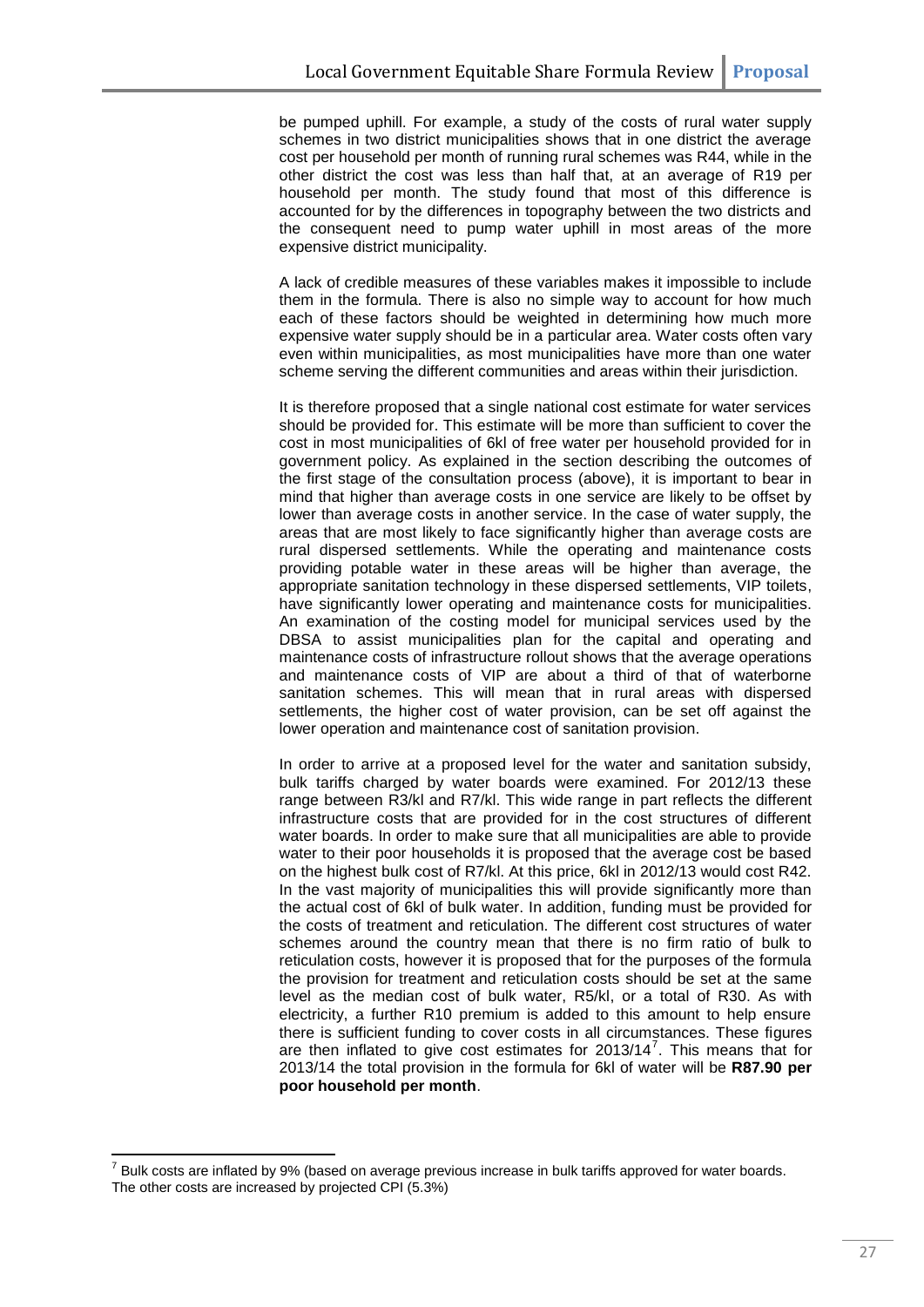#### *Maintenance:*

The funding for maintenance is captured within the cost estimate outlined above. It should be assumed that 10% of the cost estimate is provided for maintenance, meaning that R8.79 per poor household is provided for maintenance costs.

#### *Annual updating:*

The cost estimates for bulk water will be updated based on the average percentage increase in the cost of bulk water for water boards approved by Parliament for the previous year. The reticulation portion of the cost will be updated using projected CPI.

#### **SANITATION**

During the consultations some municipalities commented that the provision of reticulated sanitation services required 4kl of additional water per household to ensure there was enough water in the system. It is therefore proposed that the sanitation costing be based on the cost of water. The proposal is that in order to provide for 4kl of water per household and a provision for wastewater treatment works<sup>8</sup> and maintenance that an amount equivalent to 4kl of water be provided for sanitation, plus an additional amount towards the treatment costs of sanitation. It is proposed that the equivalent of the cost of an additional kl of water be provided towards the wastewater treatment costs of the sanitation service. Thus the sanitation coast will be pegged at 83% (5/6) of the cost of the provision for water. In 2013/14 this is equal to **R73.25 per poor household per month.** 

This is more than the operating and maintenance costs of most sanitation systems require. It is certainly a lot more than the cost of maintaining the provision of VIP services, but as explained above, the additional funds can be used to offset any higher costs incurred in the provision of water or other services in rural areas where VIP sanitation is the most appropriate technology for delivering sanitation services.

#### Maintenance portion:

The funding for maintenance is captured within the cost estimate outlined above. It should be assumed that 10% of the cost estimate is provided for maintenance, meaning that R7.32 is provided for maintenance costs.

#### *Annual updating:*

The cost estimates will be updated based on the increase in the cost of water. The provision for sanitation will be benchmarked at 83% of the provision for water.

#### REFUSE REMOVAL:

**.** 

The Department of Environmental Affairs' (DEA) National Policy for the Provision of Basic Refuse Removal Services to Indigent Households defines basic refuse removal as, "the most appropriate level of waste removal service provided based on site specific circumstances." The policy provides several options for providing the service, including on-site disposal if regularly supervised (mainly in remote rural areas), community transfer to central collection point (in medium density settlements), kerbside collection or

 $^8$  The DBSA costing model estimates the cost of wastewater treatment at R1.51 per kilolitre in 2009 prices.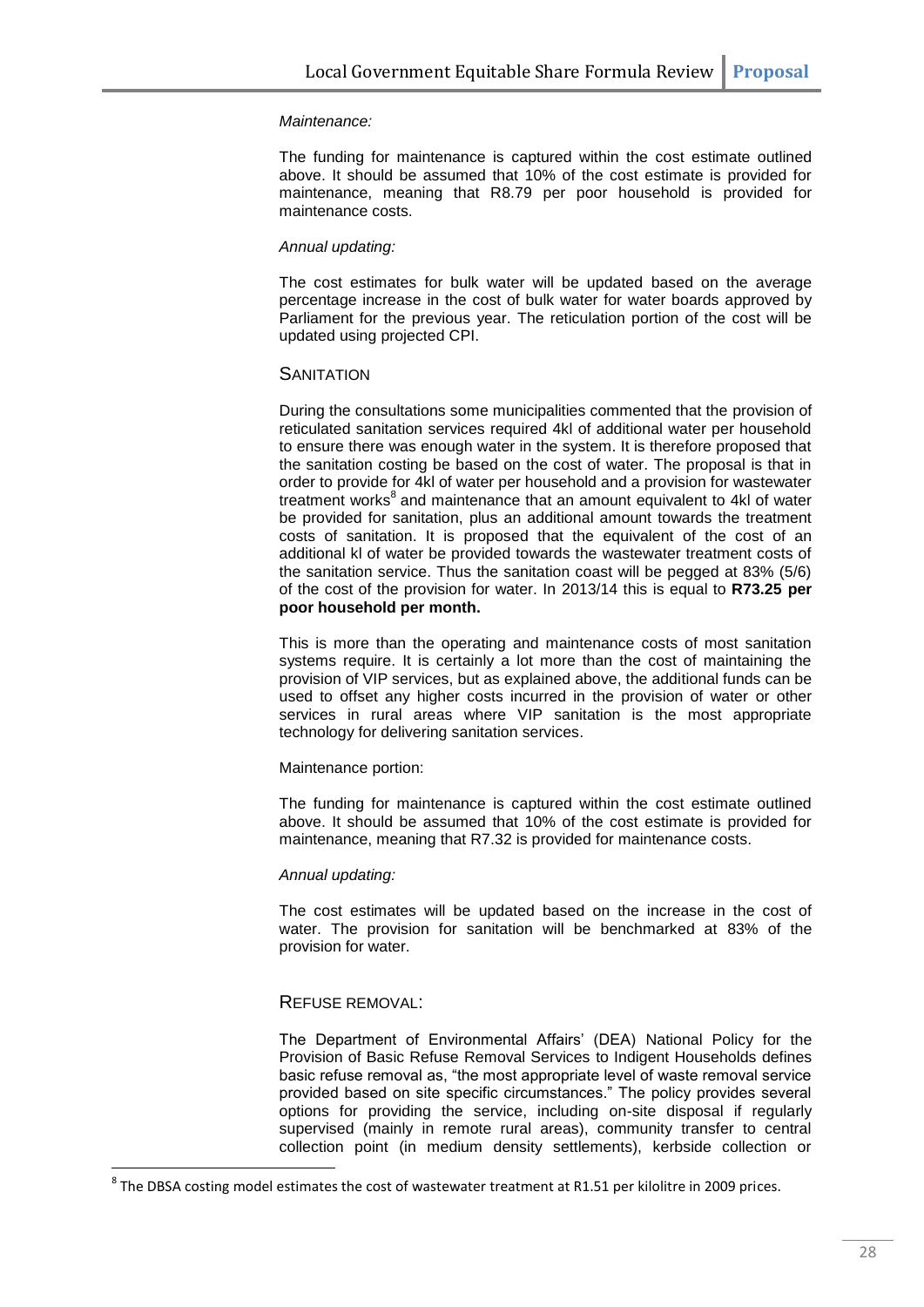organised transfer to central collection point (in high density areas). The frequency of collections for different types of waste and different areas are also specified in the policy, with organic waste needing to be disposed of weekly and recyclable materials needing to be collected at least once a month in rural areas and fortnightly in urban areas.

While the policy describes the appropriate levels of service for different settlement densities, the LGES formula review working group has been unable to find a fair way to measure the densities of different settlement areas within municipalities that corresponds to those in the policy for basic refuse removal. This does not mean however that such methods will not be developed in future. However, for this formula it is proposed that the same cost estimate be used for all households. This allows for greater costs in collecting waste in rural areas (due to the long distances involved) to be offset by the less frequent collections required in these less-dense rural areas.

Although DEA have developed a model to assist municipalities to set costreflective tariffs, the LGES working group have been advised that this model should not be used to calculate a general cost estimate for all municipalities as the model depends on inputting unique data for each municipality. So instead the amount proposed for refuse removal is based on data from the DBSA model for municipal service costs. In this model the average cost for refuse removal across all types of municipalities was R41 in 2009. In the model, an additional R2.33 per household is required for the costs incurred at landfill sites, transfer stations and recycling facilities. Adding these together and then inflating them to account for the impact of CPI between 2009 and 2013 gives a cost estimate for refuse removal for 2013/14 of R50.39 per household.

As discussed for the other services above, in order not to disadvantage municipalities that have higher than average costs, a R10 premium is applied to the average household cost of providing each service. This will bring the total amount allocated for refuse removal to **R60.39 per poor household per month in 2013/14**.

#### *Annual updates:*

The cost estimate for this service will be updated annually using projected CPI inflation.

#### *Maintenance portion:*

Maintenance costs are captured within the cost estimates described above. A maintenance cost of 10% within the cost estimates provides an amount of R6 per poor household for maintenance for this service.